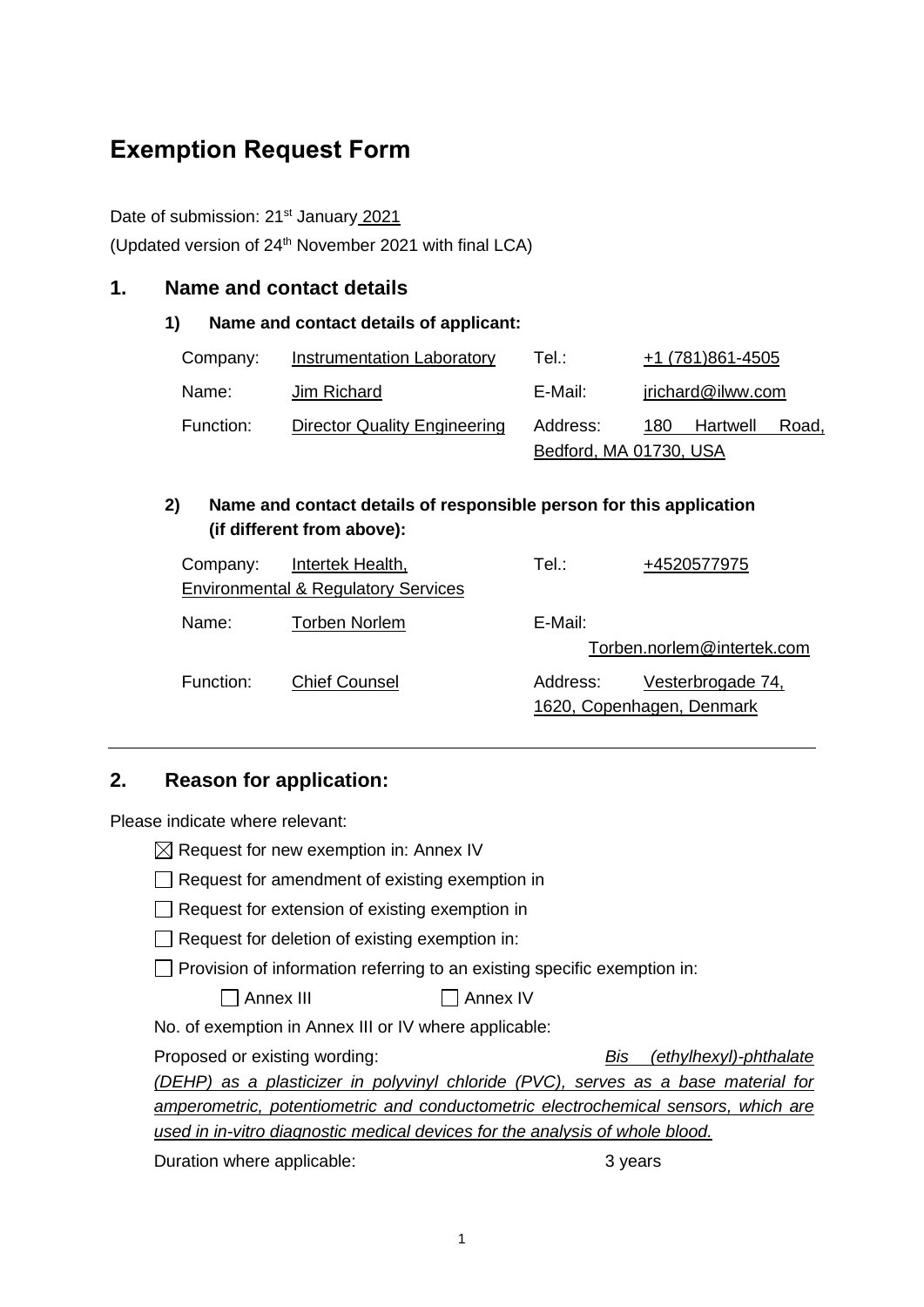□ Other:

## **3. Summary of the exemption request**

Instrumentation Laboratory is a leading manufacturer of equipment which analyses critical care analytes in whole blood, used in hospitals and laboratories in all world markets. We operate under ISO 14001 and are committed to meeting European and country specific environmental requirements.

Instrumentation Laboratory manufactures the GEM Premier 4000 diagnostic medical analyzer for the entire EU Market. These instruments are used to measure the blood of patients and provide clinicians with accurate measurements of specific analytes vital to medical diagnosis and patient treatment. The reported analytes include, among others, pH, pCO2, pO2, Na+, K+, Ca++, Cl-, glucose, lactate and hematocrit.

The heart of the GEM Premier 4000 is the sensor card where the electrochemical measurements of the above analytes take place. Since release, all sensor card resins on all GEM Premier systems (GEM Premier 3000/3500, GEM Premier 4000, and GEM Premier 5000) have contained a lead-based thermal stabilizer (tribasic lead sulfate, TBLS) required for heat stability during injection molding. The TBLS is addressed in a separate exemption application. However, the GEM Premier 4000, has an additional additive, Di(2-ethylhexyl)phthalate (DEHP), which is part of the resin formulation that aids in creating the mechanical properties required for the GEM Premier 4000. Due to slight differences in cartridge, electromechanical, and system designs, together with unique interactions with the sensor cards resins, removal of DEHP impacts analytical performance characteristics and thereby impedes the intended function of the GEM Premier 4000 analyzer.

As noted above the GEM Premier 4000 sensor card has proven to be more complex to convert to the reformulated RoHS resin in this platform, requiring a complete redesign of the resin formulation. In addition to analytical impacts for the GEM Premier 4000, significant optimization was required in manufacturing processes, which had to be tested, adjusted, and verified to meet the GEM Premier 4000 specifications.

In addition, the preliminary results of the LCA shows that there is no significant difference between the environmental performance of the current GEM Premier 4000 Sensor Card and the potential alternative Sensor Card.

Continued use of DEHP in the sensor card of the GEM Premier 4000 analyzer is required while the evaluation of the candidate resins continue with alternative plasticizers. The alternative plasticizers must not interfere with measurement of any analyte on the system over the intended specifications such as claimed product shelf life (up to 6 months at room temperature) and use life (up to 30 days in the analyzer).

We respectfully request that this application for an exemption be approved, as the sensor card is the most important part of our instrument, where all the electrochemical readings take place. Without this submission being approved, the supply of vital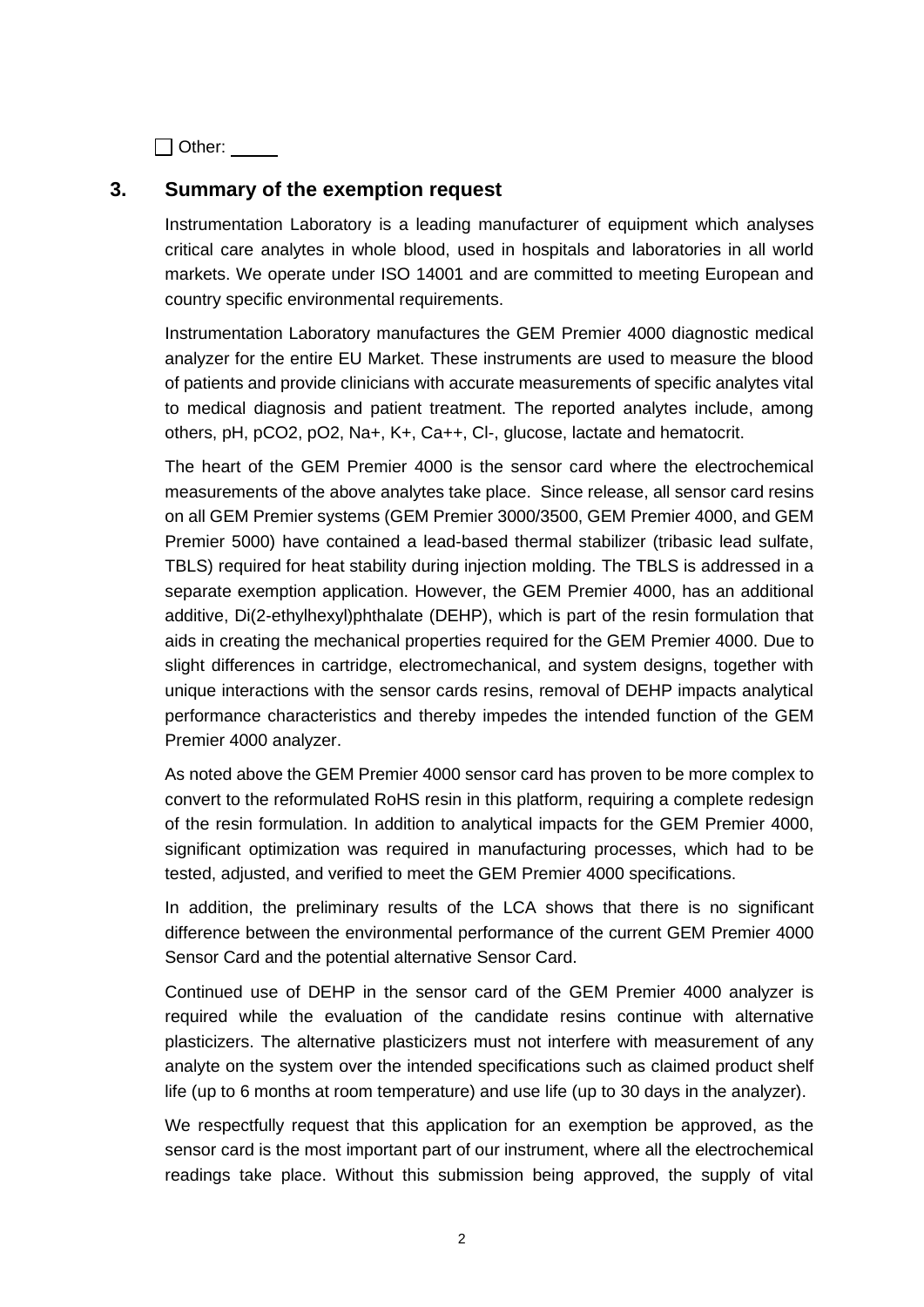analytical instruments that support hospitals and laboratories across the entire EU will be jeopardized with a clear negative impact on the EU Health Care Sector. The supply of the GEM Premier 4000 is currently of particular importance due to its critical role in the management of hospitalized patients with COVID-19. Meanwhile, we have an active project plan and are diligently evaluating new plasticizers compliant to RoHS.

Instrumentation Laboratory kindly invites the European Commission and the EU Member States to review this application for an exemption under RoHS and the supporting documentation accompanying the application. We hope for a constructive and positive review process, and we will proactively support all request and inquiries that Competent Authorities and relevant Stakeholders may have in this respect.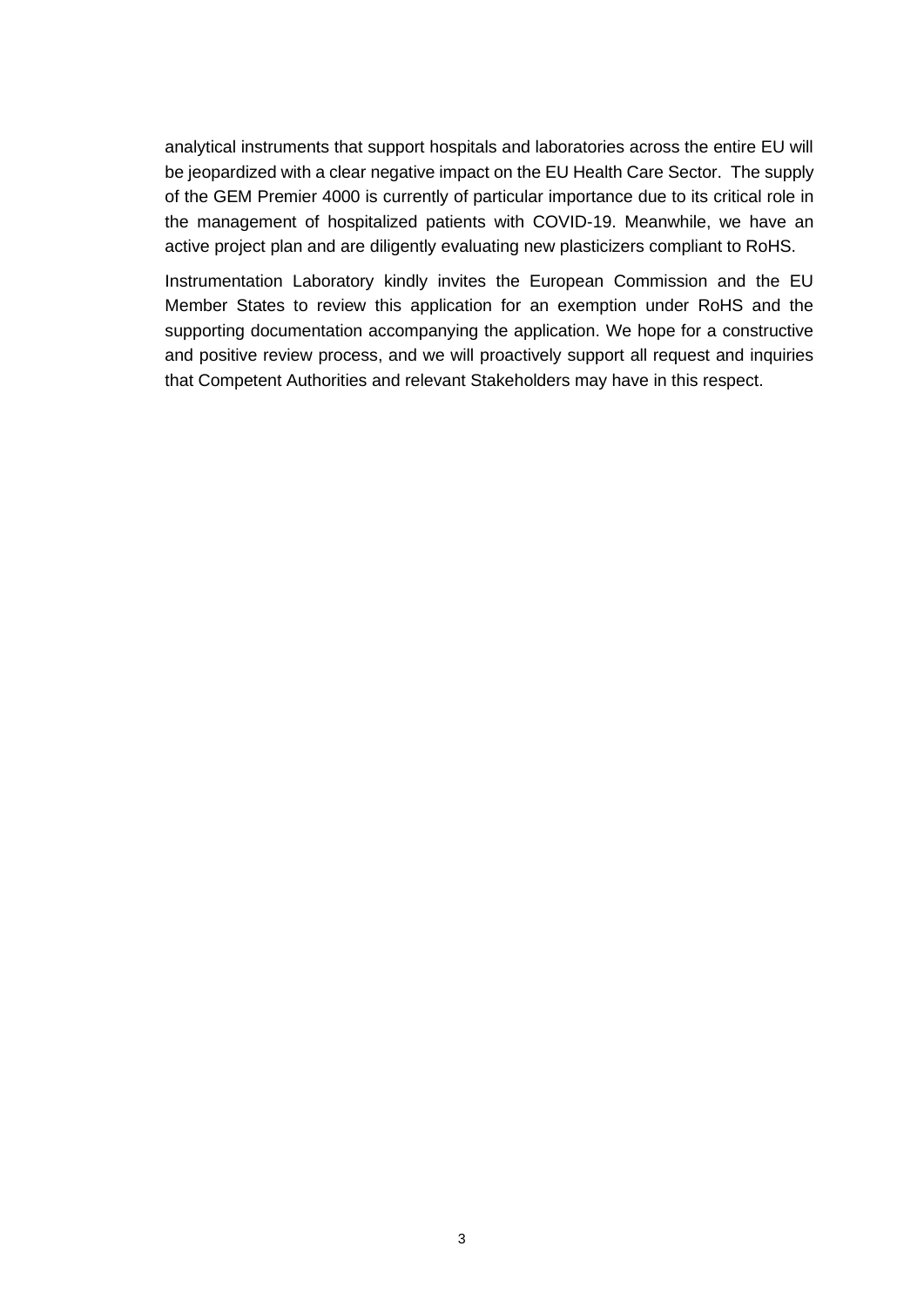# **4. Technical description of the exemption request / revocation request**

#### **(A) Description of the concerned application:**

1. To which EEE is the exemption request/information relevant?

Name of applications or products: The Sensor Card Used in Cartridges for the GEM® Premier 4000 with iQM.

a. List of relevant categories: (mark more than one where applicable)

| $\Box$ 1 | $\Box$ 7  |
|----------|-----------|
| $\Box$ 2 | X8        |
| $\Box$ 3 | $\Box$ 9  |
| $\Box$ 4 | $\Box$ 10 |
| $\Box$ 5 | $\Box$ 11 |
| $\Box$ 6 |           |

- b. Please specify if application is in use in other categories to which the exemption request does not refer: N/A
- c. Please specify for equipment of category 8 and 9:
	- The requested exemption will be applied in
	- $\Box$  monitoring and control instruments in industry
	- X in-vitro diagnostics
	- $\Box$  other medical devices or other monitoring and control instruments than those in industry
- 2. Which of the six substances is in use in the application/product?

(Indicate more than one where applicable)

|        |  | $\Box$ Pb $\Box$ Cd $\Box$ Hg $\Box$ Cr-VI $\Box$ PBB $\Box$ PBDE |  |
|--------|--|-------------------------------------------------------------------|--|
| X DEHP |  |                                                                   |  |

- 3. Function of the substance: DEHP as a plasticizer in polyvinyl chloride (PVC) serves as a base material for amperometric, potentiometric and conductometric electrochemical sensors.
- 4. Content of substance in homogeneous material (%weight): 1.14% (GEM Premier 4000 Cartridge)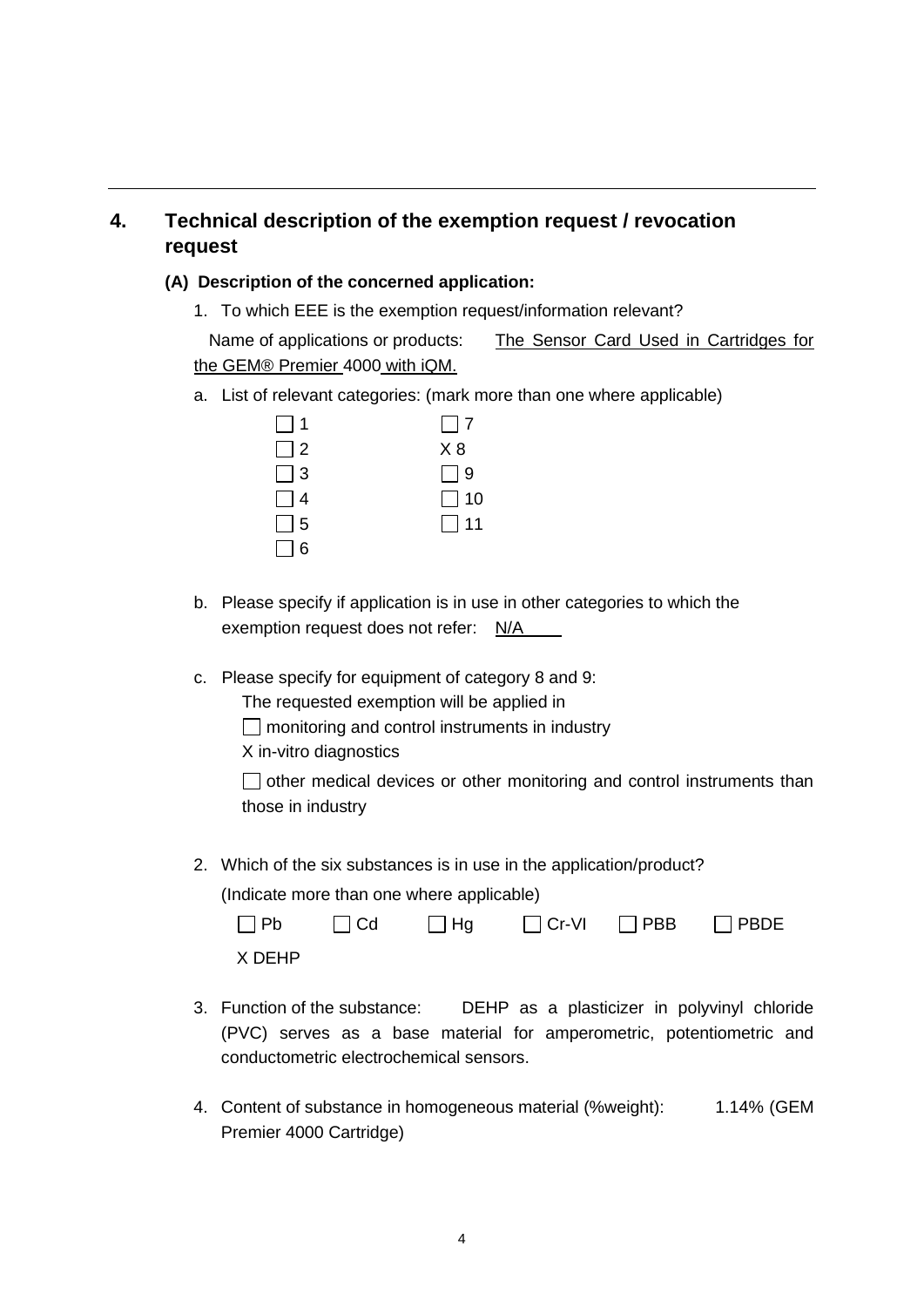5. Amount of substance entering the EU market annually through application for which the exemption is requested: 1-10 kg.

Please supply information and calculations to support stated figure.

See details below:

6. Name of material/component: Electrochemical sensor cards composed of Polyvinyl chloride (PVC). Please refer to specific information provided below in point b).

Environmental Assessment:

Intertek has been retained by Instrumentation Laboratory to carry out an environmental Life Cycle Assessment (LCA) of four additives used or potentially used in sensor cards: DEHP (Di-2-Ethyl Hexyl Phthalate), Mineral Oil, Ester Lubricant and Acrylic Processing Aid. The three additives Mineral Oil, Ester Lubricant and Acrylic Processing Aid are potential alternatives to DEHP. DEHP is used as an additive on its own, in contrast to the other three additives, which must be used in a combination of all three to match the functional performance of DEHP. The LCA is included as Appendix F.

Results are per one kilogram of DEHP, and appropriate amounts of the other three additives to achieve equivalent functional performance, as detailed in the report. Full results are detailed in the report and summarised here (in all cases, a numerically lower result is a preferable result in environmental terms):

- The LCA for DEHP showed a global warming potential or 'carbon footprint' of 3.48 kgCO2eq, Mineral Oil of 2.69 kgCO2eq, Ester Lubricant of 4.05 kgCO2eq and Acrylic Processing Aid of 3.79 kgCO2eq.
- The alternatives to DEHP are required in combination, so the true comparison is DEHP with a carbon footprint of 3.48 kgCO2eq versus the combined alternative additives with a carbon footprint of 10.54 kgCO2eq.
- The USEtox LCA results in the 'Human Toxicity, Cancer' category were 76 nanoCases for DEHP versus 441 nanoCases for the combination of the other three additives.
- The USEtox results in the 'Human Toxicity, Non-Cancer' category were 256 nanoCases for DEHP versus 2130 nanoCases for the combination of the other additives.
- The results for Cumulative Energy Demand (CED) were lower in all cases for DEHP than for the combination of the other additives; for example, in the 'Non-Renewable,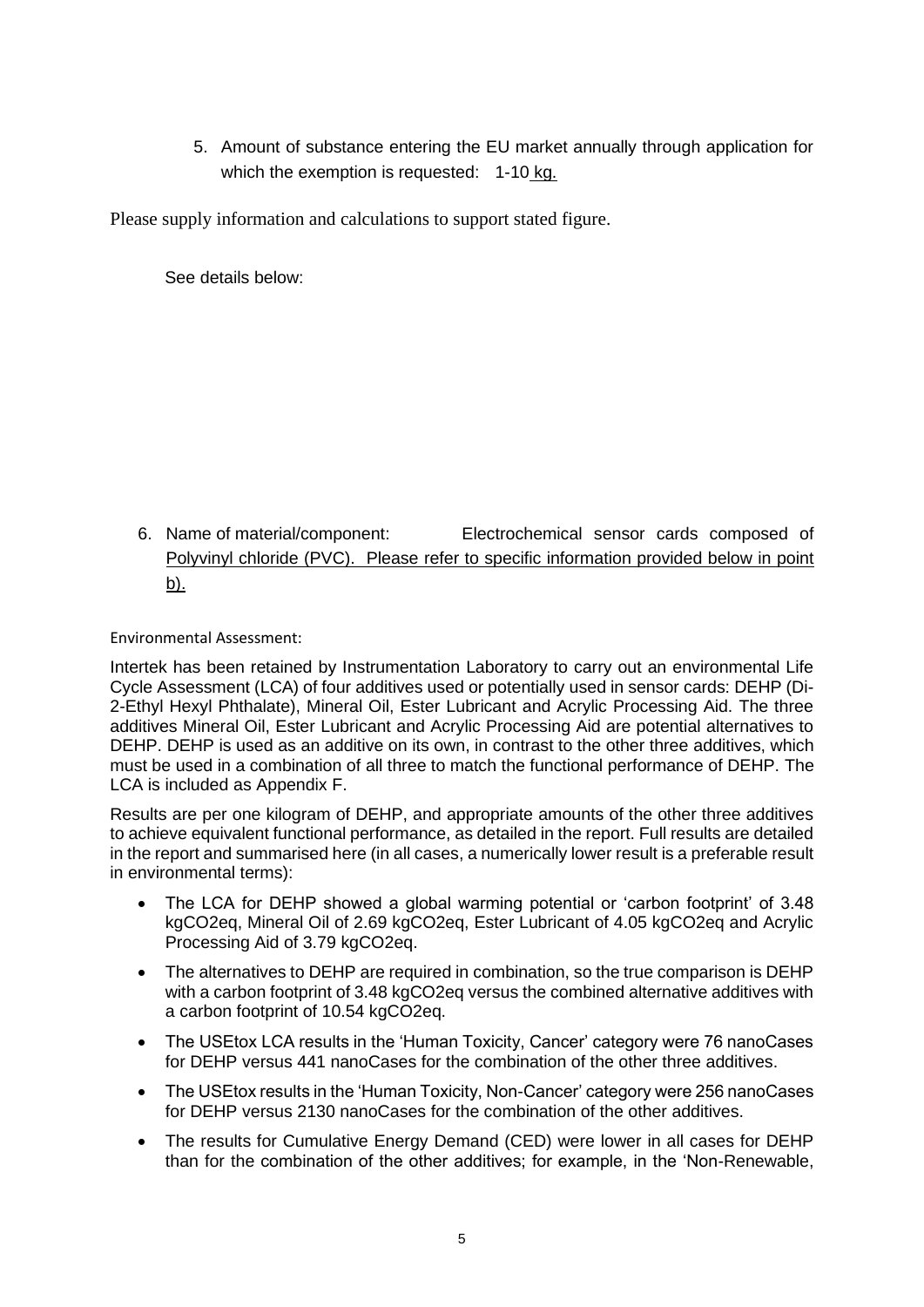Fossil' category, the result for DEHP was 97 Megajoules, while the result for the combination of the other additives was 251 Megajoules.

• The Ecopoint method results showed that DEHP achieved a score of 1.4 mPt versus 5.1 mPt for the combination of the other additives.

The overall conclusion is that the LCA provides evidence that DEHP is likely to be the preferred solution in terms of environmental impact and human health. The environmental impacts of the alternative additives when considered individually are within the same order of magnitude, but they must be used in combination in the sensor card to achieve equivalent functional performance, which makes their combined environmental impacts significantly higher (less desirable) than those of DEHP. However, the results should be kept in perspective: all these additives are only used in low concentrations in the sensor card, and their environmental impact is small compared to the environmental impact of the whole blood monitor.

#### GENERAL INFORMATION

Intertek was retained by Instrumentation Laboratory to carry out a Life Cycle Assessment (LCA) for four additives; DEHP, Mineral Oil, Ester Lubricant and Acrylic Processing Aid, which are added to Sensor Cards. The LCA was performed with guidance ISO 14040: Environmental Management – Life Cycle Assessment – Principles and Framework and ISO 14044: Environmental Management – Life Cycle Assessment – Requirements and Guidelines.

Instrumentation Laboratory manufactures the GEM Premier diagnostic medical analyzers for the EU Market. These instruments are used to measure the blood of patients and provide clinicians with accurate measurements of specific analytes, vital to medical diagnosis and patient treatment. This study was conducted to provide Instrumentation Laboratory with the environmental impacts associated with four additives:

- DEHP
- Mineral oil
- Ester Lubricant
- Acrylic Processing Aid

The primary goal of the study is to provide an analysis of the environmental impacts associated DEHP and with the combination of Mineral Oil, Ester Lubricant and Acrylic Processing Aid. Instrumentation Laboratory provided data on the functionally comparable material inputs for the additives: 1.000 kg DEHP versus the combination of 1.228 kg Mineral Oil, 1.404 kg Ester Lubricant and 1.404 kg Acrylic Processing Aid. The additives are added to aid the molding of the polymer in the sensor cards. DEHP – di-2-ethylhexyl phthalate,  $C_6H_4(CO_2C_8H_{17})_2$  – is commonly added to plastics to make them malleable. Mineral oil, Ester Lubricant and Acrylic Processing Aid can act in a similar capacity when used in combination.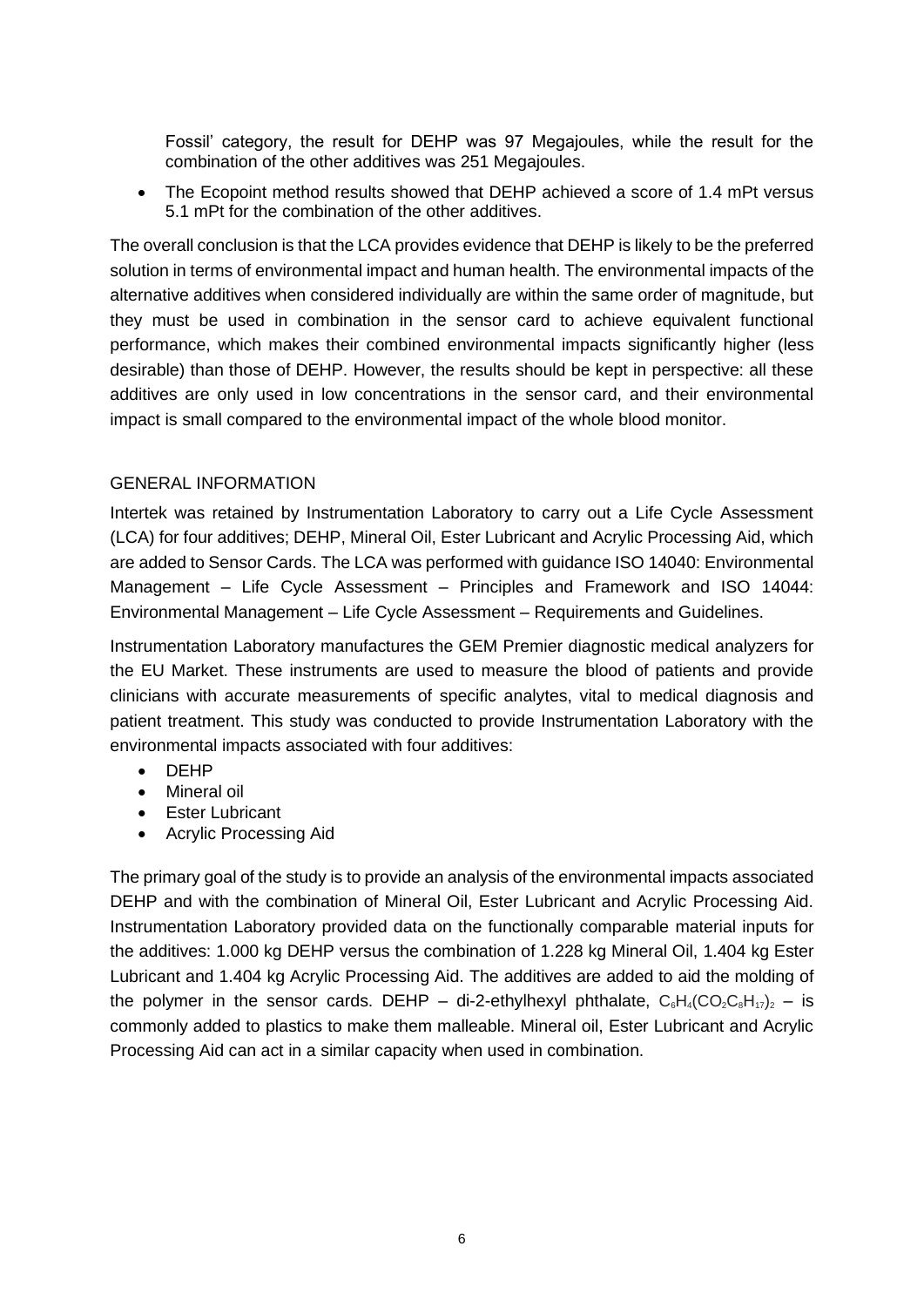

Figure 1. A small quantity of DEHP additive is used in the polymer of the Sensor Card

#### LCA METHODOLOGY

For the purposes of this study, the functional unit is defined as one kilogram of DEHP additive. Each additive requires different amounts in order to achieve similar functional results. The sensor card polymer would typically contain:

• DEHP: %

*or*

- Mineral Oil: %
- Ester Lubricant: %
- Acrylic Processing Aid: %

Therefore, normalization factors were used. The comparative reference flows are: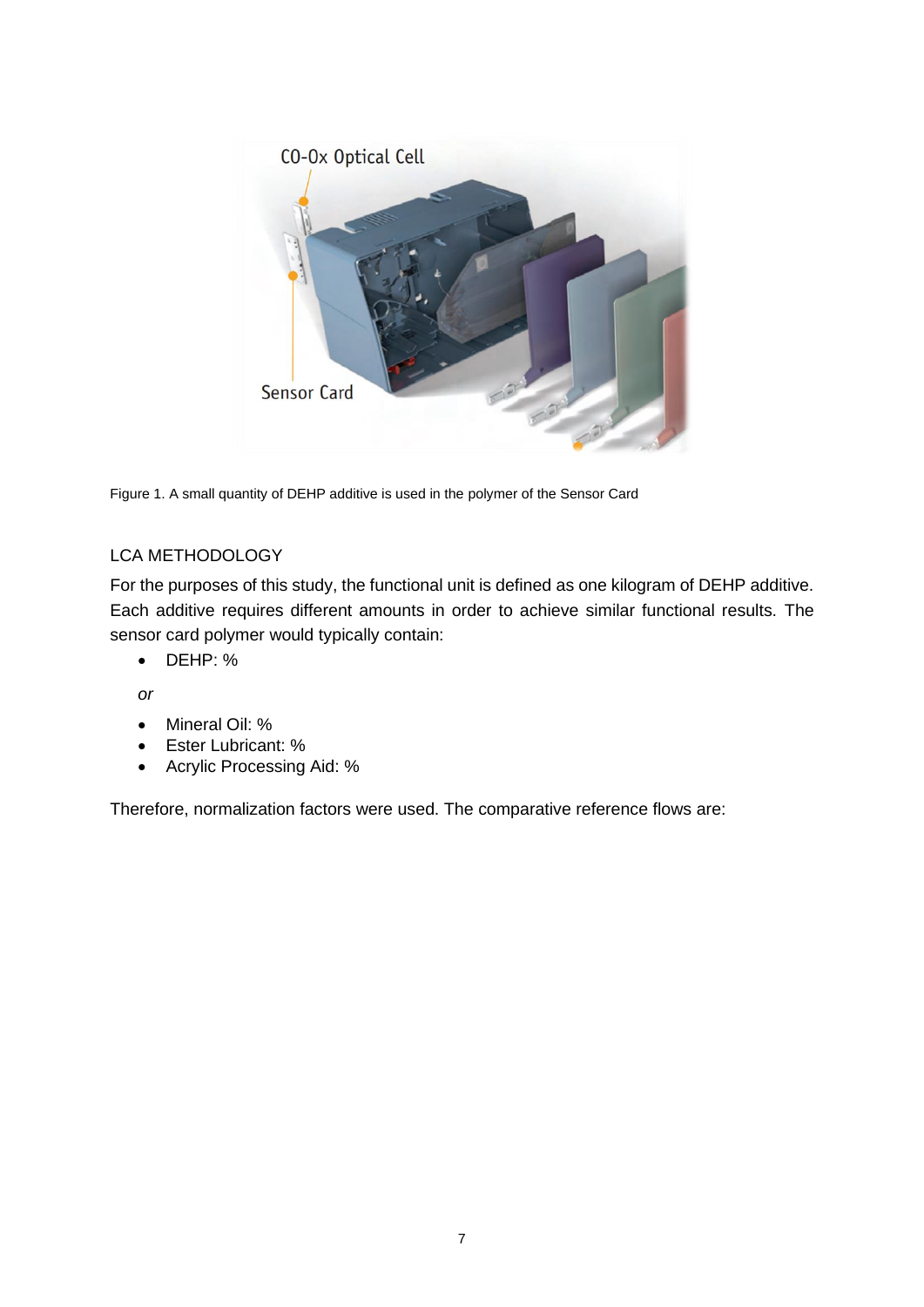| <b>Additive</b>                      | Unit | <b>Factor</b> |
|--------------------------------------|------|---------------|
| <b>DEHP</b>                          | kg   | 1.00          |
| <b>Mineral Oil</b>                   | kg   | 1.228         |
| <b>Ester Lubricant</b>               | kg   | 1.404         |
| <b>Acrylic Processing Aid</b>        | kg   | 1.404         |
| Combination of above three additives | kq   | 4.036         |

The LCA system boundary for the additives includes cradle-to-grave life cycle stages. This boundary considers raw material extraction, pre-production processes, production, transport and final disposal of the product (the additive). Aspects assigned to the card and its operation, such as electricity use during blood analysis, are not included. Further details of the LCA in conformity with the ISO Standards are provided in the full report.



Figure 2. System boundary for the additives

#### **Results**

The tables below show the LCA results per functional unit using four environmental impact assessment methods: ReCiPe, USEtox, CED and Ecopoints. ReCiPe is the most commonly used LCA impact assessment method. ReCiPe reports global warming (carbon footprint) and a variety of other environmental impact metrics. USEtox reports human health impact. CED, Cumulative Energy Demand, reports life cycle energy requirements. Ecopoints, produced by the IMPACT 2002+ method, are a single number result that combines various environmental metrics.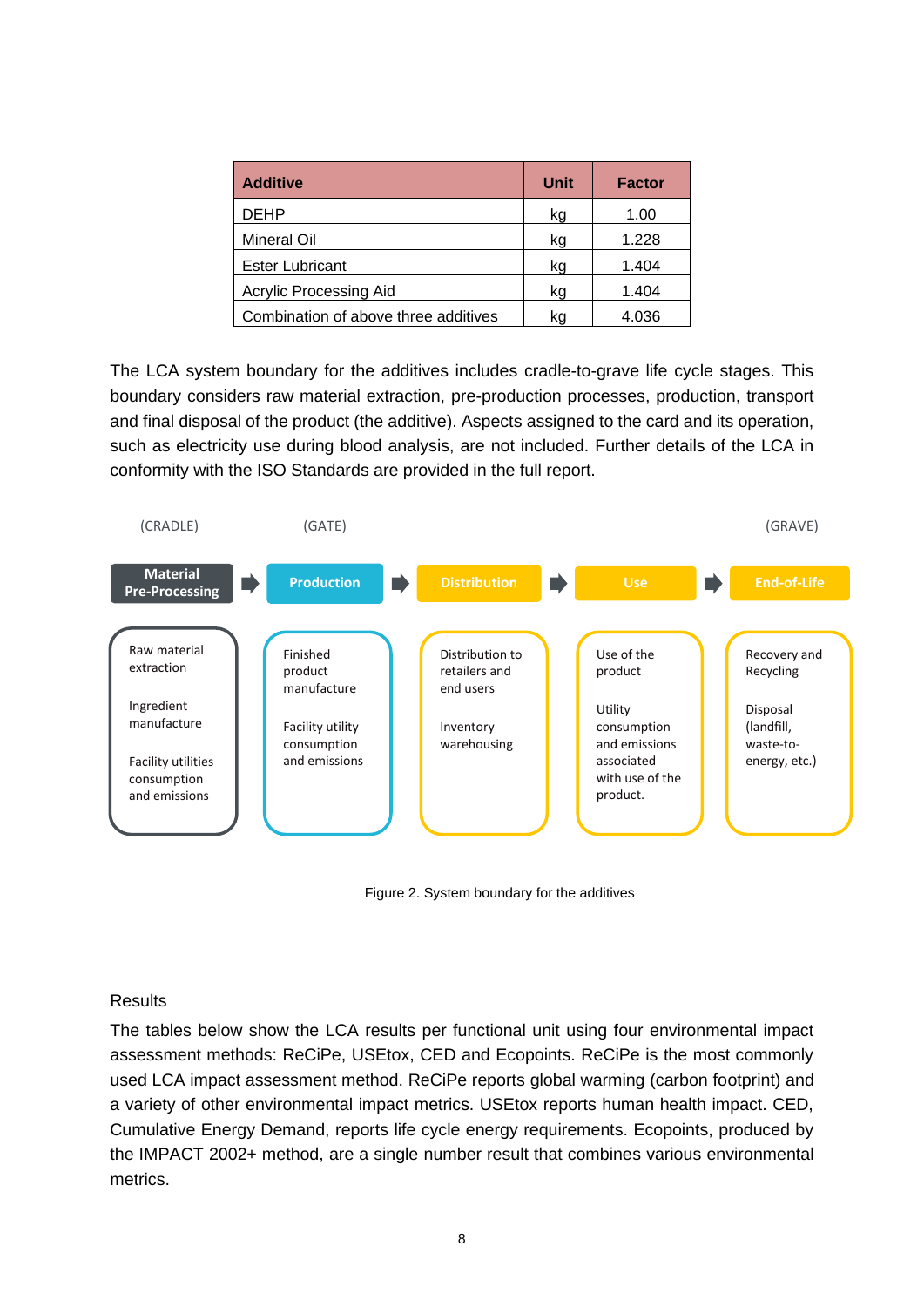|  | Table 1. Cradle-to-grave ReCiPe LCA results for additives per functional unit |
|--|-------------------------------------------------------------------------------|
|--|-------------------------------------------------------------------------------|

|                                         |                          |             |             |                        | Acrylic        | Combined   |
|-----------------------------------------|--------------------------|-------------|-------------|------------------------|----------------|------------|
|                                         |                          |             | Mineral Oil | <b>Ester Lubricant</b> | Processing Aid | Additives  |
| Impact category                         | Unit                     | DEHP 1kg    | 1.228kg     | 1.404kg                | 1.404kg        | 4.036kg    |
| Global warming                          | kg CO <sub>2</sub> eq    | 3.48        | 2.69        | 4.05                   | 3.79           | 10.54      |
| Stratospheric ozone depletion           | kg CFC11 eq              | 0.000000552 | 0.000000134 | 0.000007520            | 0.000001368    | 0.00000902 |
| Ionizing radiation                      | kBg Co-60 eg             | 0.111       | 0.000       | 0.163                  | 0.460          | 0.623      |
| Ozone formation, Human health           | kg NO <sub>x</sub> eq    | 0.00499     | 0.00960     | 0.00809                | 0.00894        | 0.0266     |
| Fine particulate matter formation       | kg PM2.5 eg              | 0.00317     | 0.00586     | 0.00551                | 0.01219        | 0.0236     |
| Ozone formation, Terrestrial ecosystems | kg NO <sub>x</sub> eq    | 0.00540     | 0.01005     | 0.00849                | 0.00922        | 0.0278     |
| Terrestrial acidification               | kg SO <sub>2</sub> eq    | 0.00799     | 0.01880     | 0.01222                | 0.03707        | 0.0681     |
| Freshwater eutrophication               | kg P eq                  | 0.000431    | 0.000000    | 0.001076               | 0.001834       | 0.00291    |
| Marine eutrophication                   | kg N eq                  | 0.0000419   | 0.0000152   | 0.0001207              | 0.0002291      | 0.000365   |
| Terrestrial ecotoxicity                 | $kg1, 4-DCB$             | 3.01        | 0.67        | 10.05                  | 12.78          | 23.496     |
| Freshwater ecotoxicity                  | kg 1,4-DCB               | 0.0286      | 0.0099      | 0.0811                 | 0.1850         | 0.276      |
| Marine ecotoxicity                      | kg 1,4-DCB               | 0.0410      | 0.0136      | 0.1143                 | 0.2586         | 0.387      |
| Human carcinogenic toxicity             | kg 1,4-DCB               | 0.0553      | 0.0033      | 0.1279                 | 0.1818         | 0.313      |
| Human non-carcinogenic toxicity         | kg 1,4-DCB               | 0.968       | 0.466       | 2.423                  | 5.262          | 8.151      |
| Land use                                | m <sub>2</sub> a crop eq | 0.0273      | 0.0000      | 2.9880                 | 0.1536         | 3.142      |
| Mineral resource scarcity               | kg Cu eq                 | 0.00410     | 0.00000     | 0.00786                | 0.15318        | 0.161      |
| Fossil resource scarcity                | kg oil eq                | 1.99        | 2.30        | 1.82                   | 1.37           | 5.489      |
| Water consumption                       | m <sub>3</sub>           | 0.0307      | 0.0000      | 0.0496                 | 0.1008         | 0.150      |

Table 2. Cradle-to-grave USEtox LCA results for additives per functional unit

|                            |            |              |              |                 | Acrylic        | Combined    |
|----------------------------|------------|--------------|--------------|-----------------|----------------|-------------|
|                            |            |              | Mineral Oil  | Ester Lubricant | Processing Aid | Additives   |
| Usetox Impact Category     | Unit       | DEHP 1kg     | 1.228kg      | 1.404kg         | 1.404kg        | 4.036kg     |
| Human toxicity, cancer     | cases      | 0.0000000761 | 0.0000000023 | 0.0000001752    | 0.0000002637   | 0.000000441 |
| Human toxicity, non-cancer | cases      | 0.000000256  | 0.000000370  | 0.000000636     | 0.000001120    | 0.00000213  |
| Freshwater ecotoxicity     | PAF.m3.day | 6641         | 913          | 22047           | 33319          | 56279       |

| Table 3. Cradle-to-grave CED LCA results for additives per functional unit |  |  |  |  |  |  |  |
|----------------------------------------------------------------------------|--|--|--|--|--|--|--|
|----------------------------------------------------------------------------|--|--|--|--|--|--|--|

|                                    |           |           |             |                        | Acrylic        | Combined  |
|------------------------------------|-----------|-----------|-------------|------------------------|----------------|-----------|
|                                    |           |           | Mineral Oil | <b>Ester Lubricant</b> | Processing Aid | Additives |
| <b>CED Impact Category</b>         | Unit      | DEHP 1kg  | 1.228kg     | 1.404kg                | 1.404kg        | 4.036kg   |
| Non renewable, fossil              | <b>MJ</b> | 97.3      | 105.4       | 83.1                   | 62.7           | 251.2     |
| Non-renewable, nuclear             | <b>MJ</b> | 3.48      | 0.00        | 4.11                   | 8.96           | 13.07     |
| Non-renewable, biomass             | <b>MJ</b> | 0.0000801 | 0.0000000   | 0.0004003              | 0.0006745      | 0.00107   |
| Renewable, biomass                 | <b>MJ</b> | 0.263     | 0.000       | 17.537                 | 2.642          | 20.179    |
| Renewable, wind, solar, geothermal | <b>MJ</b> | 0.884     | 0.000       | 0.270                  | 0.693          | 0.963     |
| Renewable, water                   | <b>MJ</b> | 0.545     | 0.000       | 1.203                  | 2.045          | 3.248     |

Table 4. Cradle-to-grave Ecopoint LCA results for additives per functional unit

|                                  |            |          |             |                 | Acrylic        | Combined  |
|----------------------------------|------------|----------|-------------|-----------------|----------------|-----------|
|                                  |            |          | Mineral Oil | Ester Lubricant | Processing Aid | Additives |
| <b>Ecopoints Damage Category</b> | Unit       | DEHP 1kg | 1.228kg     | 1.404kg         | 1.404kg        | 4.036kg   |
| Total                            | <b>mPt</b> | 1.388    | 1.413       | 2.121           | 1.532          | 5.066     |
| Human health                     | <b>mPt</b> | 0.421    | 0.472       | 0.876           | 0.602          | 1.951     |
| Ecosystem quality                | <b>mPt</b> | 0.025    | 0.009       | 0.309           | 0.098          | 0.416     |
| Climate change                   | <b>mPt</b> | 0.311    | 0.241       | 0.361           | 0.359          | 0.961     |
| <b>Resources</b>                 | <b>mPt</b> | 0.631    | 0.691       | 0.574           | 0.473          | 1.739     |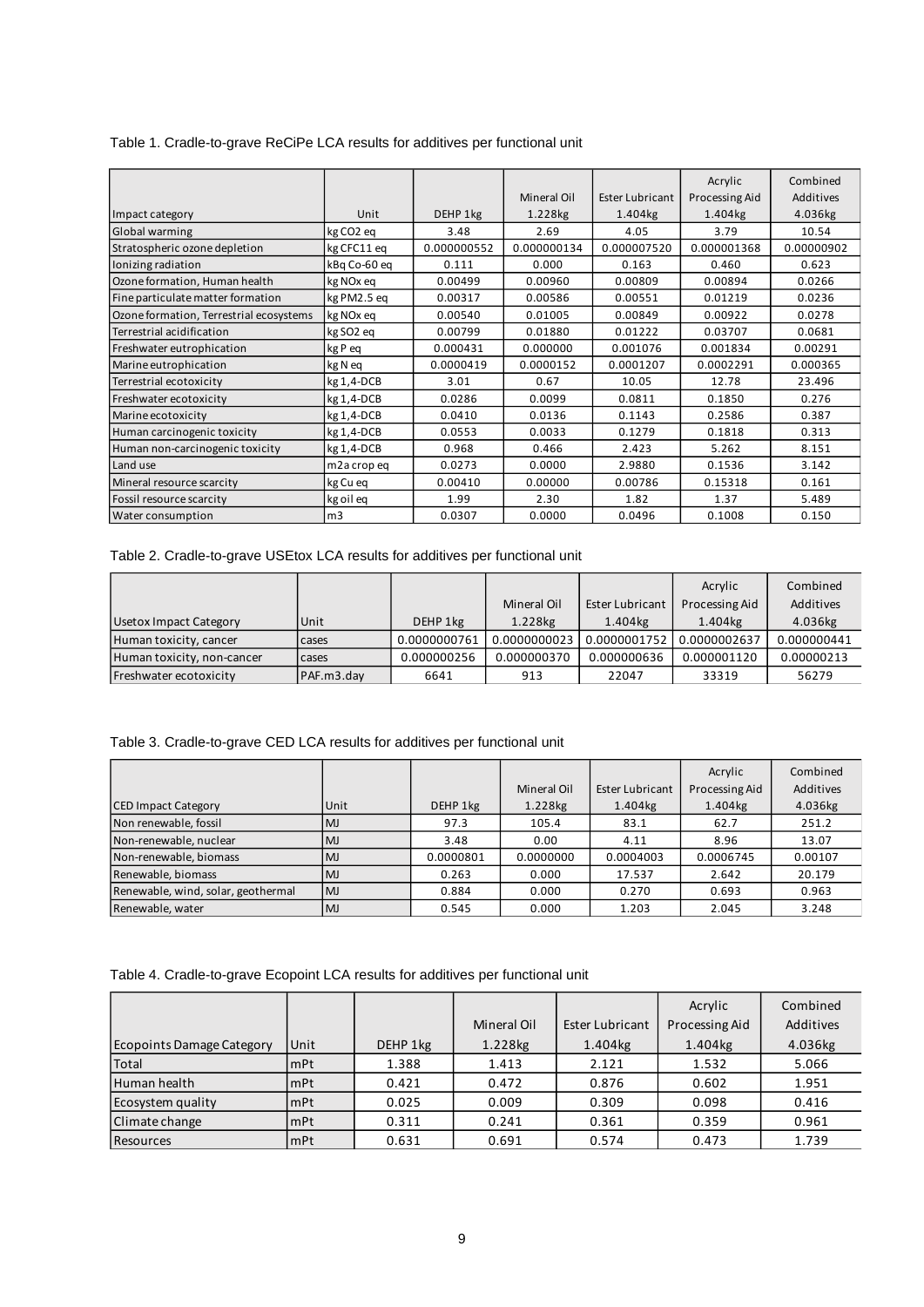

Figure 3. Carbon footprint results for additives DEHP, Mineral Oil, Ester Lubricant and Acrylic Processing Aid, and the combination of the three alternative additives

## **CONCLUSION**

The overall conclusion is that the LCA provides evidence that DEHP is likely to be the preferred solution in terms of environmental impact and human health. The alternative additives, when used in combination in the sensor card to achieve equivalent functional performance, have a higher combined environmental and health impact than that of DEHP:

- The LCA for DEHP showed a global warming potential or 'carbon footprint' of 3.48 kgCO2eq, Mineral Oil of 2.69 kgCO2eq, Ester Lubricant of 4.05 kgCO2eq and Acrylic Processing Aid of 3.79 kgCO2eq.
- The alternatives to DEHP are required in combination, so the true functional comparison is DEHP with a carbon footprint of 3.48 kgCO2eq versus the combined alternative additives with a carbon footprint of 10.54 kgCO2eq.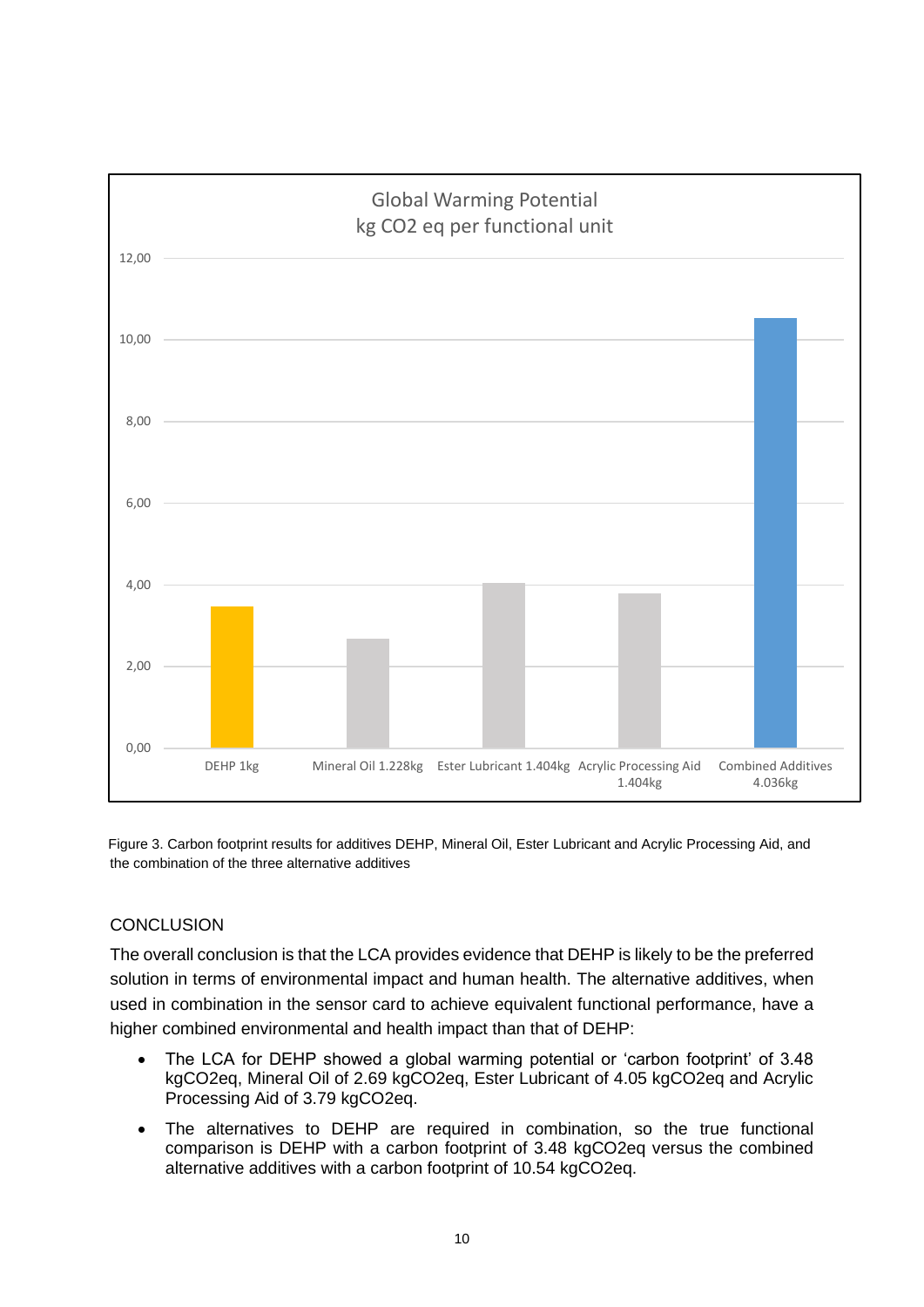- The USE tox LCA results in the 'Human Toxicity, Cancer' category were 76 nanoCases for DEHP versus 441 nanoCases for the combination of the other three additives.
- The USEtox results in the 'Human Toxicity, Non-Cancer' category were 256 nanoCases for DEHP versus 2130 nanoCases for the combination of the other additives.
- The results for Cumulative Energy Demand (CED) were lower in all cases for DEHP than for the combination of the other additives; for example, in the 'Non-Renewable, Fossil' category, the result for DEHP was 97 Megajoules, while the result for the combination of the other additives was 251 Megajoules.
- The Ecopoint method results showed that DEHP achieved a score of 1.4 mPt versus 5.1 mPt for the combination of the other additives.

| LCA: | X Yes     |
|------|-----------|
|      | $\Box$ No |

## **(B) In which material and/or component is the RoHS-regulated substance used, for which you request the exemption or its revocation? What is the function of this material or component?**

The RoHS-regulated substance, DEHP, is a constituent material in the sensor card of the disposable cartridge used with the GEM Premier 4000 analyzer.

The GEM Premier 4000 analyzer is used for blood analysis and serves as a critical analytical instrument in hospital labs, operating rooms, emergency rooms and point of care at bedsides across the Global and EU Health Care Sector. Blood analysis is a core element to virtually all diagnostic and therapeutic procedures carried out in the Health Care Sector today. Data from the GEM Premier 4000 critical care analyzer is used daily in hospitals around the world to make life-saving decisions regarding patient health. It is imperative that the data has the highest possible reliability and accuracy.

The sensor card is a vital component in the cartridges of the GEM Premier 4000 because it contains the electrochemical sensors used for measuring and reporting concentrations of critical care analytes in blood (pO2, pCO2, pH, Na+, K+, Ca++, Cl-, glucose, lactate and haematocrit). DEHP is part of the sensor card resin formulation that aids in creating the electrochemical and mechanical properties required for the GEM Premier 4000. Any change in the sensor card resin can directly impact analytical performance characteristics and thereby impede the intended function of the GEM Premier 4000 analyzer. To date, all improvements to the GEM Premier 4000 platform have been designed and optimized around the current sensor card resin.

For the GEM Premier 4000 analyzer to continue to provide patient blood data with uncompromised reliability and accuracy, continued use of DEHP in the sensor card of the GEM Premier 4000 analyzer is required while the search continues for alternative substances. The alternative substances must not interfere with measurement of any analyte, and must meet established product claims for the GEM Premier 4000 analyzer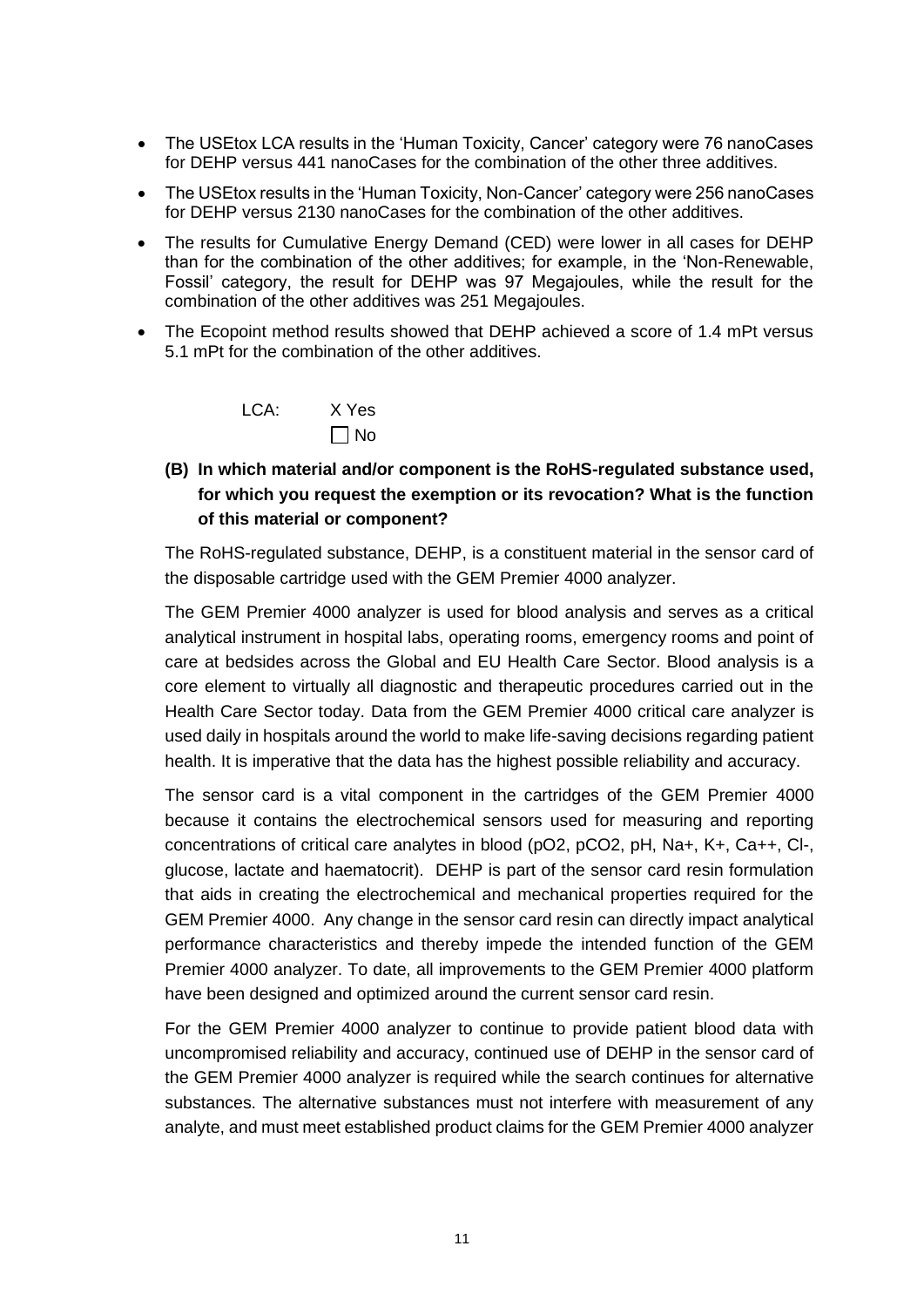over the claimed cartridge shelf life (up to 6 months at room temperature) and use life (up to 30 days in the analyzer).

#### **(C) What are the particular characteristics and functions of the RoHS-regulated substance that require its use in this material or component?**

The sensor card in the disposable cartridge is made of polyvinyl chloride (PVC). Use of PVC as the sensor card material dates back to the 1980s when the GEM- Stat and GEM 6 analyzers were first launched. The same molded sensor card has been carried forward to the currently manufactured GEM Premier platform analyzers (GEM Premier 3000, GEM Premier 3500, GEM Premier 4000 and GEM Premier 5000).

PVC has specific advantages as a sensor card material for the electrochemical sensors used in the GEM Premier products. Sensor membranes used for certain sensors (Na+, K+, Ca++, pH, pCO2) are based on PVC membranes and are solvent cast directly on the sensor card from a solution of tetrahydrofuran (THF). Because THF is a strong solvent for PVC, there is strong adhesion between the cast membranes and the PVC card. This membrane adhesion to the PVC is a critical requirement for sensor function and promotes long use life and shelf life.

The PVC sensor card is produced by injection molding. DEHP has been traditionally used as a plasticizer. The presence of DEHP in the PVC sensor card increases flexibility and reduces brittleness to improve durability and reliability under cyclical mechanical loading that the sensor card experiences during manufacturing and use in the GEM Premier 4000 analyzer. Importantly, DEHP performs this function without interfering in analyte measurements on the GEM Premier 4000 analyzer.

As mentioned above, any change in the sensor card resin can directly impact analytical performance characteristics of this system. This is critical because the quality management system, which ensures high quality and accurate blood measurements in the GEM Premier 4000 system, has been designed around the analytical performance of sensor cards containing DEHP, based on cartridge sensor data collected over a 20 year time period. The following advantages of the GEM Premier 4000 as compared to other existing technologies on the market today (examples of competing equipment are Siemens RapidPoint 500 and Roche Cobas 123) are directly related to resin formulation and require extensive validation for an alternative substance:

- 1. The GEM Premier 4000 analyzer utilizes the renowned Intelligent Quality Management (iQM™) System which automatically detects, corrects, and documents all errors, and confirms resolution ensuring patient safety and the highest quality of test results.
	- a. iQM continuously monitors on-board Process Control Solutions (PCS), reducing the time to error detection to minutes instead of the hours required by traditional manual or Automated Quality Control (AQC) that normally are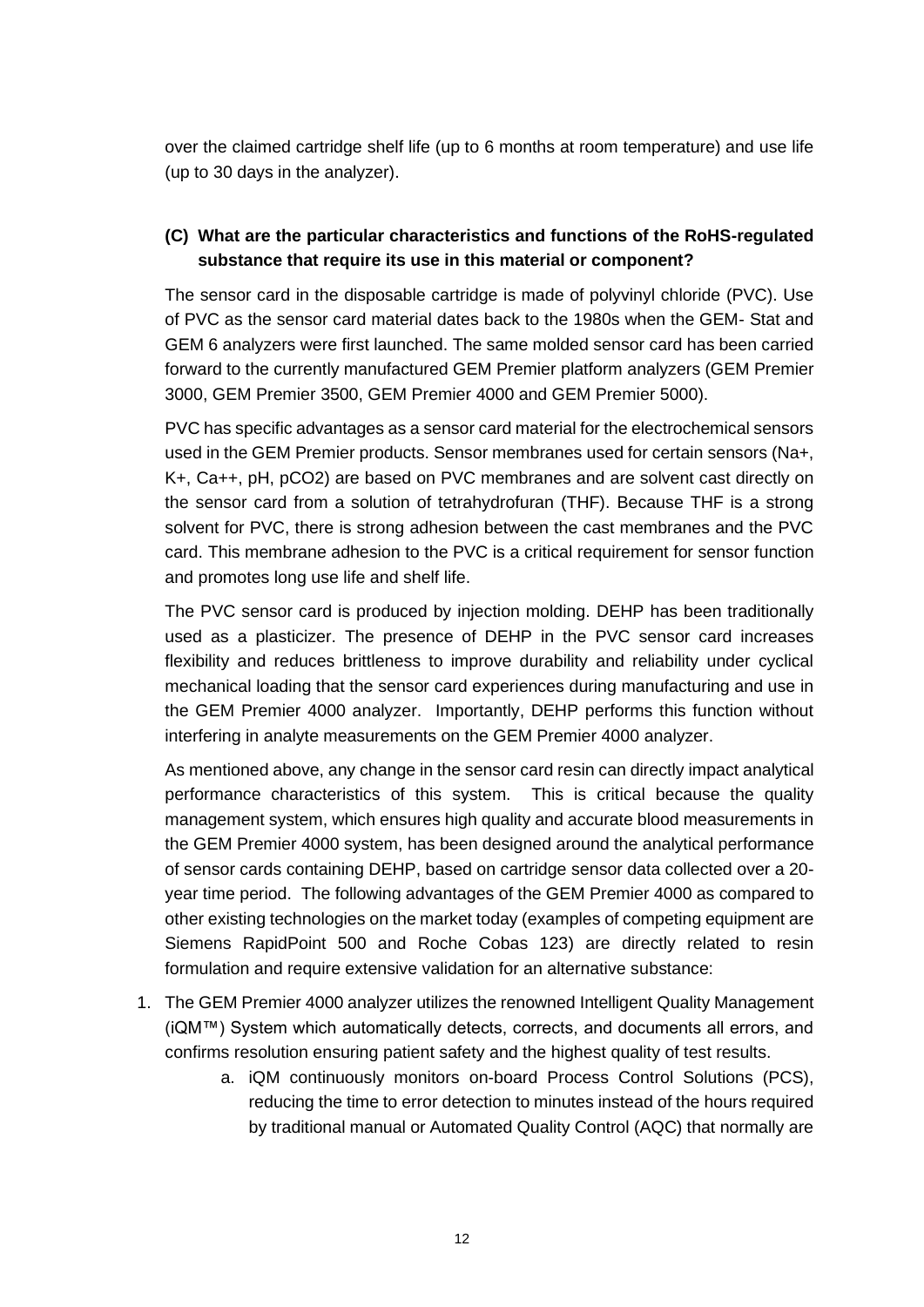run every 8 hours, as regulated by CLIA in the United States and by applicable national legislation in EU Member States.

- b. iQM eliminates manual intervention to correct sensor errors, such as removal of blood clots from the system, thereby significantly reducing time needed for the testing process and enhancing ease of use. The reduced testing time will, in critical situations, significantly improve patient safety by producing rapid and correct results that reduce the need for user interpretation of results or repeat testing.
- c. iQM results in a longer usable lifetime of the disposable cartridge, compared to other analyzers based on AQC technology. The iQM system conducts quality control as an integrated part of the testing process, whereas AQC counts quality control samples as separate tests thus reducing available number of patient blood samples during cartridge life.
- 2. The GEM Premier 4000 analyzer offers a single, disposable measurement cartridge which can be stored up to 6 months at room temperature. Other competing technologies utilize multiple cartridges to perform the same functions, some of which require refrigerated storage. This place an additional burden on the customer of stocking multiple consumable cartridges and providing refrigerated storage at point-of-care testing locations, where space is often limited.
- 3. Every sensor card produced for the GEM Premier 4000 analyzer is 100% tested at the factory to ensure highest levels of quality to the customer. Other competing technologies use the concept of Acceptable Quality Limit (AQL) testing, where a sample of manufactured parts are tested to find whether the entire production lot meets the product specifications.

The combination of the iQM System, single measurement cartridge design, and rigorous testing procedure for each sensor card ensures that the GEM Premier 4000 analyzer provides the best possible results in all relevant use scenarios. This combination curtails the need for users to perform correctional analytical actions, enabling Healthcare staff to better focus on critical patient care tasks. These advantages are directly linked to the performance of the sensor card resin as a critical component of the measurement system.

# **5. Information on Possible preparation for reuse or recycling of waste from EEE and on provisions for appropriate treatment of waste**

**1) Please indicate if a closed loop system exist for EEE waste of application exists and provide information of its characteristics (method of collection to ensure closed loop, method of treatment, etc.)**

The GEM Premier 4000 cartridge is treated as medical waste, and its disposal is handled in each country per their local, state, and federal laws. In most cases, medical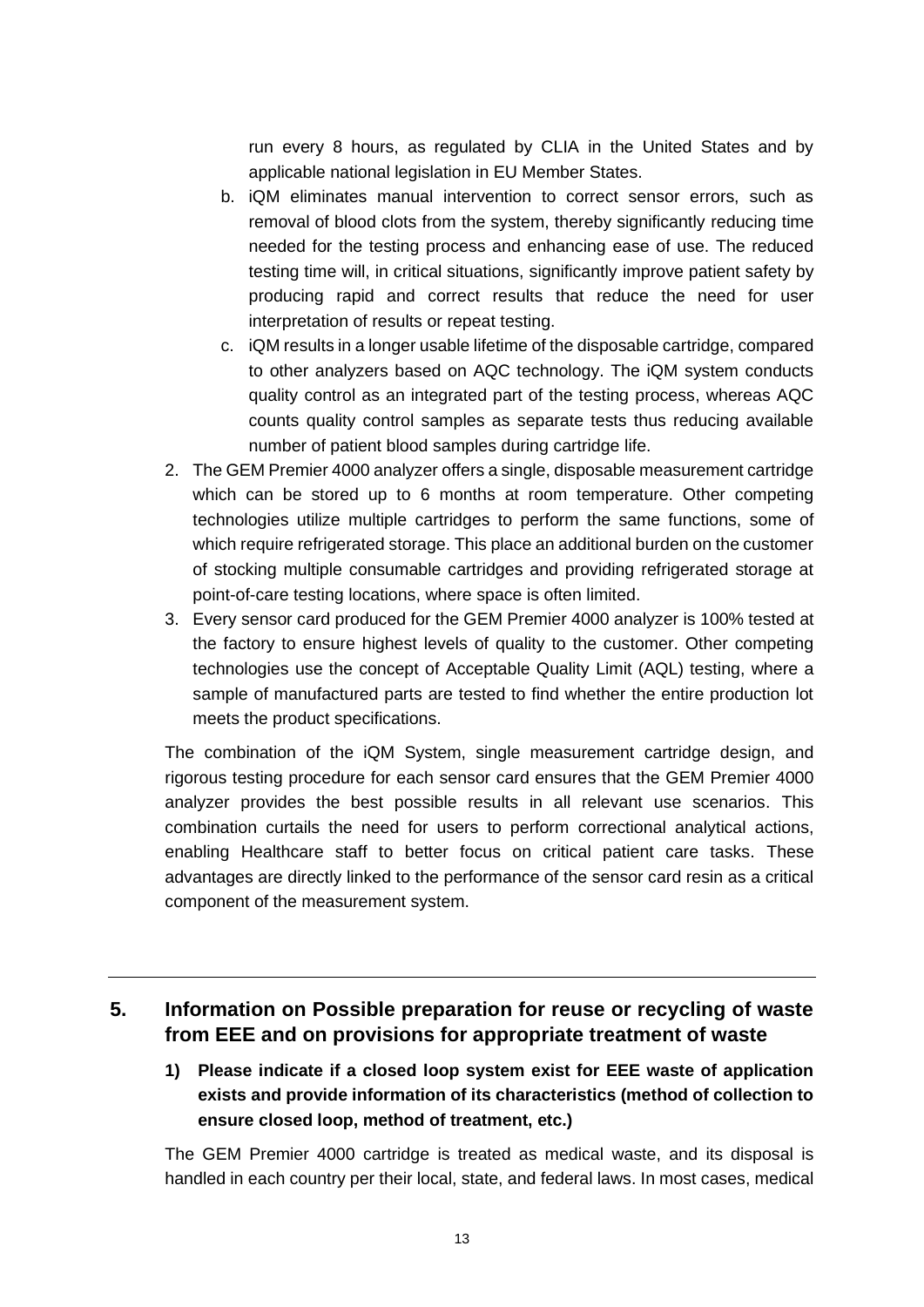waste is incinerated in specific designated facilities according to national requirements and supervision of the respective EU Member States.

| Please indicate where relevant:<br>2)                                                                                              |          |
|------------------------------------------------------------------------------------------------------------------------------------|----------|
| Article is collected and sent without dismantling for recycling                                                                    |          |
| Article is collected and completely refurbished for reuse                                                                          |          |
| Article is collected and dismantled:                                                                                               |          |
| The following parts are refurbished for use as spare parts: _____                                                                  |          |
| The following parts are subsequently recycled:                                                                                     |          |
| X Article cannot be recycled and is therefore:                                                                                     |          |
| X Sent for energy return                                                                                                           |          |
| Landfilled                                                                                                                         |          |
|                                                                                                                                    |          |
| Please provide information concerning the amount (weight) of RoHS sub-<br>3)<br>stance present in EEE waste accumulates per annum: |          |
| In articles which are refurbished                                                                                                  |          |
| In articles which are recycled                                                                                                     |          |
| X In articles which are sent for energy return                                                                                     | 1-10 kg. |
| In articles which are landfilled                                                                                                   |          |

## **6. Analysis of possible alternative substances**

**(A) Please provide information if possible alternative applications or alternatives for use of RoHS substances in application exist. Please elaborate analysis on a life-cycle basis, including where available information about independent research, peer-review studies development activities undertaken**

Instrumentation Laboratory has carried out an extensive RoHS compliance program to ensure compliance for equipment falling under the scope of RoHS and supplied to the EU by Instrumentation Laboratory. Please also refer to Point 4(A)(6) and Appendix F regarding the environmental assessment.

The compliance program identified the sensor card of the GEM Premier 4000 analyzer as a component with a content of DEHP exceeding the maximum concentration value of 0.1% as defined in Annex II of RoHS. DEHP is present in the PVC resin of the sensor card to act as a plastizicer to aid in creating the electrochemical and mechanical properties required for the GEM Premier 4000 analyzer.

Instrumentation Laboratory has been actively working to replace DEHP as a plastizicer in the PVC sensor card, working in close cooperation with commercial suppliers of PVC materials, academic institutions specializing in polymer chemistry and private consultants to identify alternatives for DEHP. Our progress toward this goal is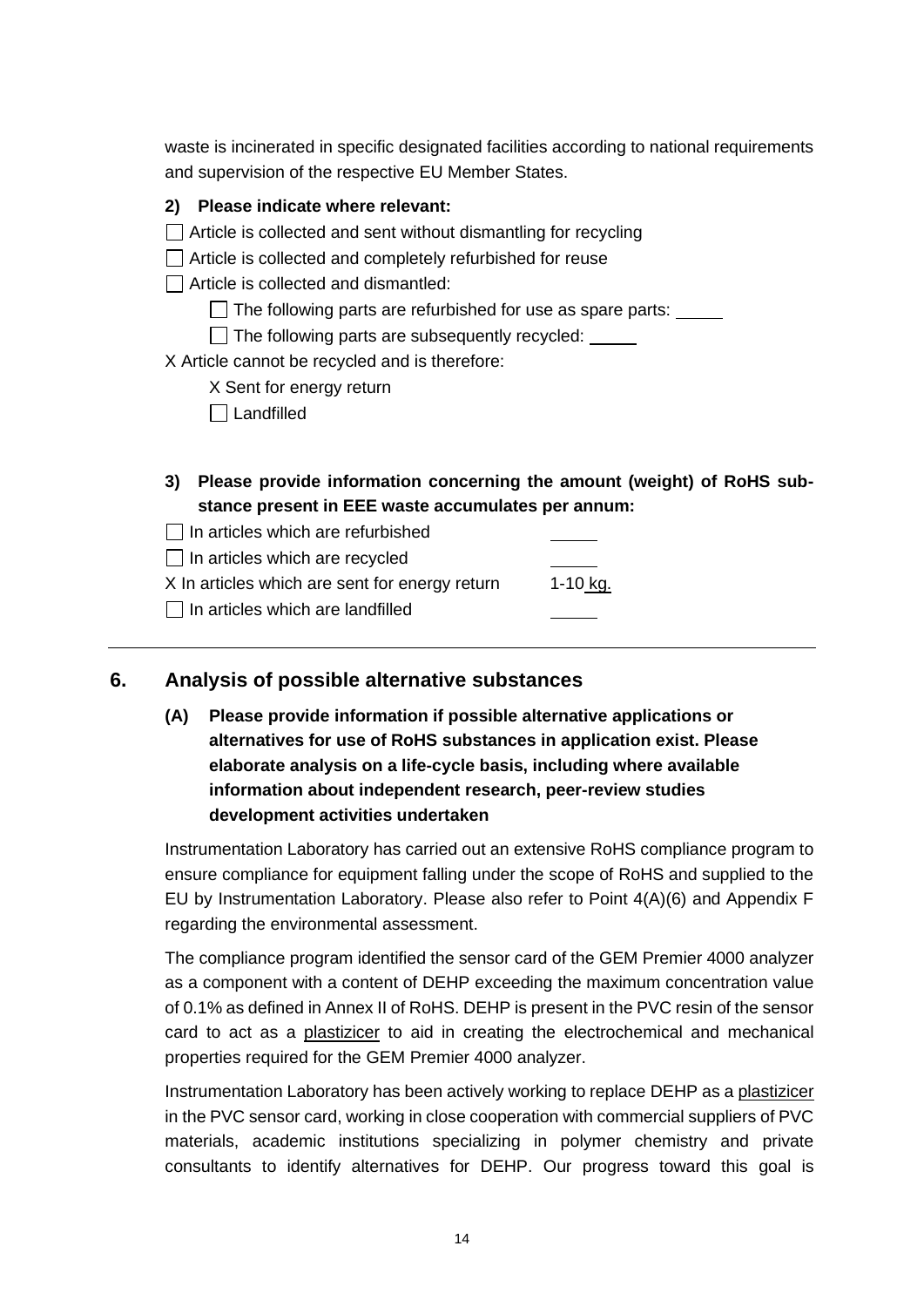summarized in Point 7(A) of this application and detailed in Appendix B. This work is not yet complete, for reasons detailed in the following Points.

Instrumentation Laboratory is submitting this application for an exemption to allow additional time to complete this work while at the same time assuring uninterrupted supply to the EU healthcare sector of equipment critical to providing optimum care of critically ill patients.

The GEM Premier 4000 Blood Gas system plays a crucial role in the management of hospitalized patients with COVID-19. Arterial blood gas analysis is critical in evaluating and monitoring respiratory function in patients with pneumonia, acute respiratory failure, and acute respiratory distress syndrome. Patients with COVID-19 can suffer from these disorders and need routine blood gas testing as part of their care, especially if they require mechanical ventilation (Fang 2020<sup>2</sup>). Epidemiological studies have shown up to one-third of hospitalized COVID-19 patients require mechanical ventilation (Wunsch 2020<sup>1</sup>), making blood gas systems and reagents a high-demand product during the global pandemic. During the pandemic, our primary focus as a company has been to meet the increased demand for blood gas testing.

A key finding of the work completed until now was that replacement of DEHP as a plastizicer in the PVC resin of the sensor card resulted in deterioration in analytical performance of several parameters measured by the GEM Premier analyser. All resins tested prior to the current candidate (the CMR1345 resin), have shown issues of low amperometric oxygen sensor response and imprecise amperometric glucose sensor response. We therefore conclude that presence of DEHP in the PVC sensor card is aiding sensor performance, and published product claims were based on this optimum performance.

Appendix B shows the levels of performance we are trying to achieve after replacement of DEHP with an alternative RoHS-compliant resin.

At present, the evaluation continues for an alternative, RoHS compliant resin which will restore sensor functions to their original level of performance, consistent with product claims. EN ISO 13485:2012 (EN ISO 13485:2016 Medical Devices – Quality Management Systems – Requirements for Regulatory Purposes), EU Directive 98/79/EC (Directive 98/79/EC of the European Parliament and of the Council of 27 October 1998 on in vitro diagnostic medical devices) and European In Vitro Diagnostic Regulation (IVDR 2017/746), on in vitro diagnostic medical devices which is currently in progress. In vitro diagnostic medical devices requires that a manufacturer must demonstrate its ability to provide medical devices and related services that consistently meet customer and applicable regulatory requirements.

The legal obligation for the manufacturer to meet applicable requirements of the current EU Directive and the coming IVDR includes performance in terms of analytical sensitivity, analytical specificity, accuracy, repeatability, reproducibility, and limits of detection stated by the manufacturer. The Manufacturer needs to document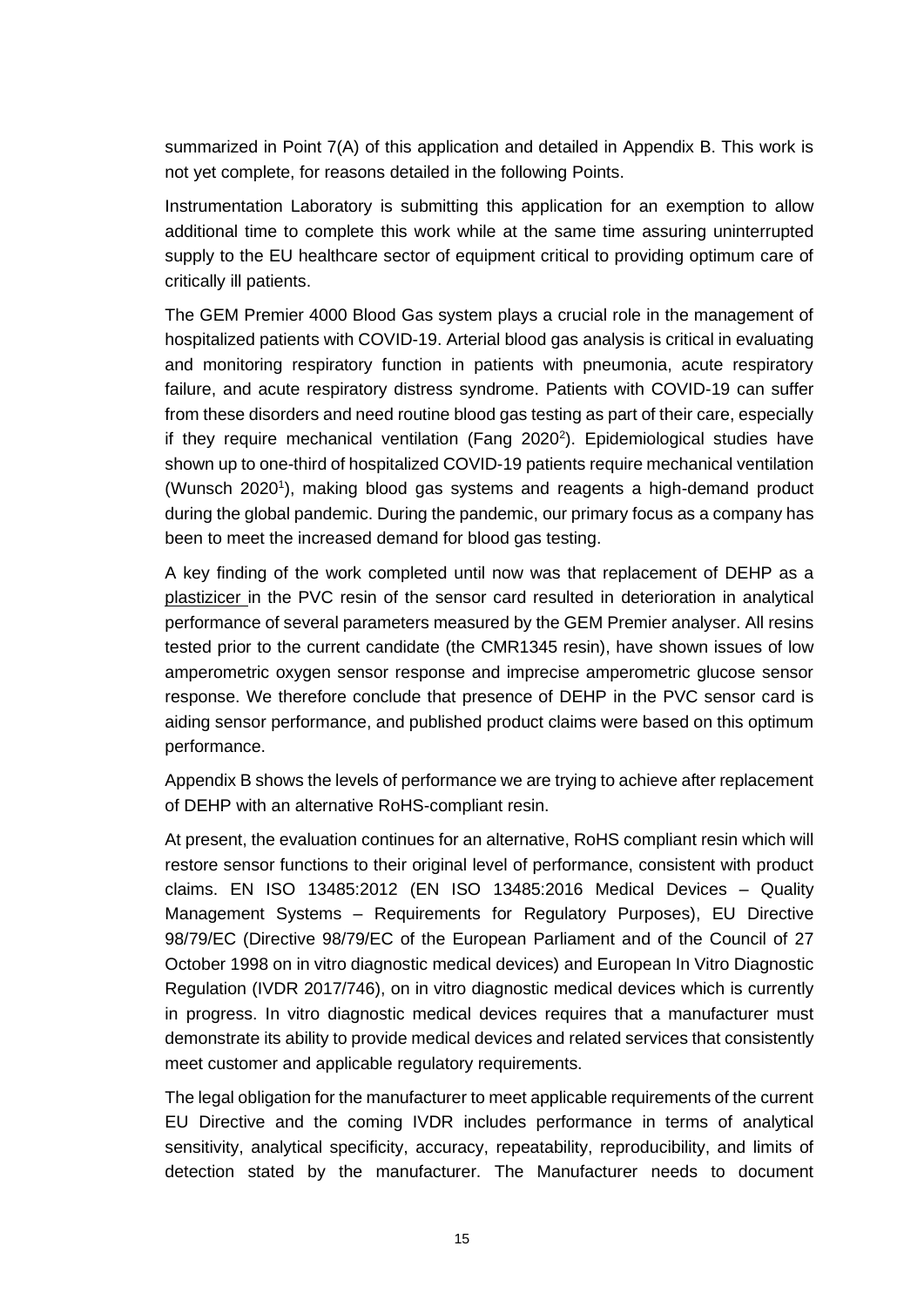compliance with the above requirements of the EU Directive and the coming IVDR by updating the Technical File as appropriate.

Due to the aforementioned sensor response issues, the investigated alternative resins are not technically practical or viable alternatives at this time, as they affect the accuracy and reproducibility of test results carried out with the alternative sensor cards, thereby preventing the analyzer from performing its intended function within established product claims. Although the search for practical and viable alternatives is on-going, Instrumentation Laboratory must continue to manufacture the current sensor card using DEHP as a plasticizer until a new, non-DEHP resin is successfully identified, with performance equivalent to currently manufactured product.

Based on our evaluations we conclude that this application for an exemption falls within all three categories as established in Article 5(1)(a) with respect to the possibility to substitute the use of DEHP as a plasticizer in the PVC material of the sensor card:

- 1. Their elimination or substitution via design changes or materials and components which do not require any of the materials or substances listed in Annex II is scientifically or technically impracticable,
- 2. The reliability of the substances investigated for substitution is not ensured.
- 3. The total negative environmental, health and consumer safety impacts caused by substitution are likely to outweigh the total environmental, health and consumer safety benefits thereof.

As noted above the GEM Premier 4000 platform has proven to be more complex to convert to a RoHS resin than the other GEM Premier platforms, requiring a complete redesign of the resin formulation. Due to slight differences in cartridge, electromechanical, and system designs, together with unique interactions with the sensor cards resins, removal of DEHP was shown to impact analytical performance characteristics. These platform level differences requires additional molding process optimization and validation effort for GEM Premier 4000, to ensure the consistency of manufacturing, accuracy of results, and patient safety and effectiveness.

As noted above under Point  $4(A)(6)$  the preliminary results of the LCA shows that there is no significant difference between the environmental performance of the current GEM Premier 4000 Sensor Card and the potential alternative Sensor Card.

#### **(B) Please provide information and data to establish reliability of possible substitutes of application and of RoHS materials in application**

Continued use of DEHP in the sensor card of the GEM Premier cartridge is required while the search evaluation of substances continues for an alternative resin with performance characteristics equivalent to the currently manufactured product. The alternative must not interfere with measurement of any analyte on the system over the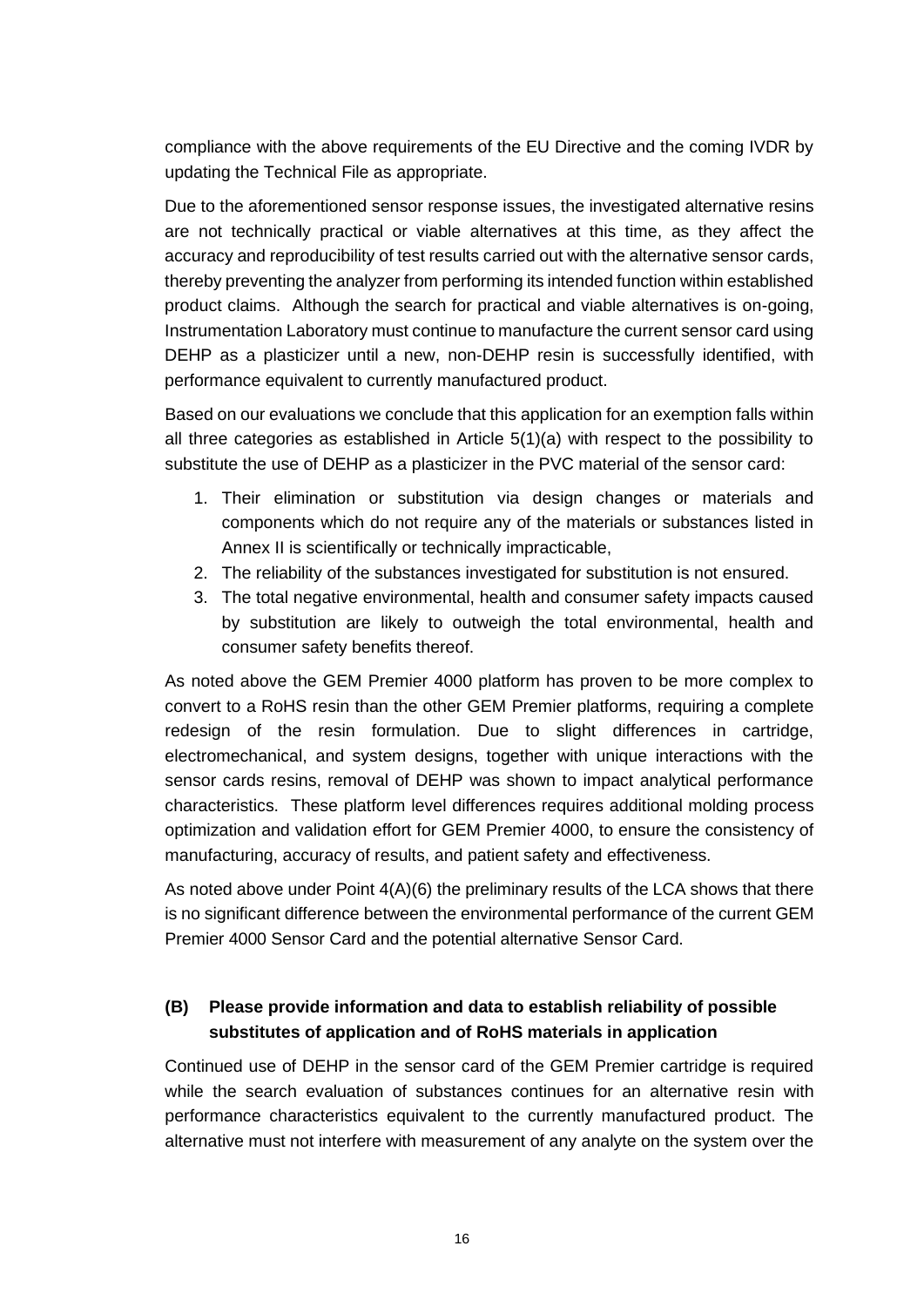claimed product shelf-life (up to 6 months at room temperature) and use-life (up to 30 days in the analyzer).

Instrumentation Laboratory (IL), as referenced in previous studies in Section (A), is continuing to search evaluate for an alternative substance. IL recognizes that in addition to the environmental factors outlined in the Directive 2011/65/EU, the availability of the currently used PVC material in industry is also diminishing and is diligently investigating other materials and sources that could be a reliable substitute.

Upon identification of the RoHS compliant resin, additional time will be needed for development and update of the EU compliance documentation required for Medical Devices for a new sensor card according to applicable EU legislation and other applicable worldwide regulatory requirements for medical devices.

We are confident that the successful replacement of DEHP as a plasticizer in the PVC material of the sensor card across the entire GEM Premier product line will be concluded within the coming 3 years.

Specific to EU legislation, testing of the selected replacement resin and molded sensor cards for each GEM platform would be conducted by an independent outside laboratory to assure RoHS compliance. The report issued by the independent laboratory would then become part of our in-house Technical File for Compliance to European RoHS Directive 2011/65/EU. Also added to the Technical File will be documentation to prove compliance to European Directive 98/79/EC on in-vitro diagnostic medical devices as well as the coming IVDR, specifically in-house analytical verification testing reports for GEM Premier 4000 sensor cards, carried out to prove the RoHS compliant sensor cards meet product analytical performance claims throughout the claimed GEM cartridge shelf life and use life.

Currently Instrumentation Laboratory has gained information about specific failure modes resulting from replacement of DEHP as a plasticizer in the sensor card with alternative materials. Working with this baseline information and data from physical and chemical measurements with experimental card resins, we have narrowed the search to a few resin candidates with high probability of success in meeting product claims. We are confident as to the ultimate success of this project, within the Table 1 timeline.

In conclusion, the substitution of DEHP in the sensor card cannot be completed before the date of applicability of the restriction on use of DEHP according to the RoHS Directive. This application is therefore being submitted for an exemption allowing Instrumentation Laboratory additional time to complete this work. For further details, we refer to the included documentation regarding Project Plan and Schedule (Appendices C and D, cf. also below point 7(B)).

# **7. Proposed actions to develop possible substitutes**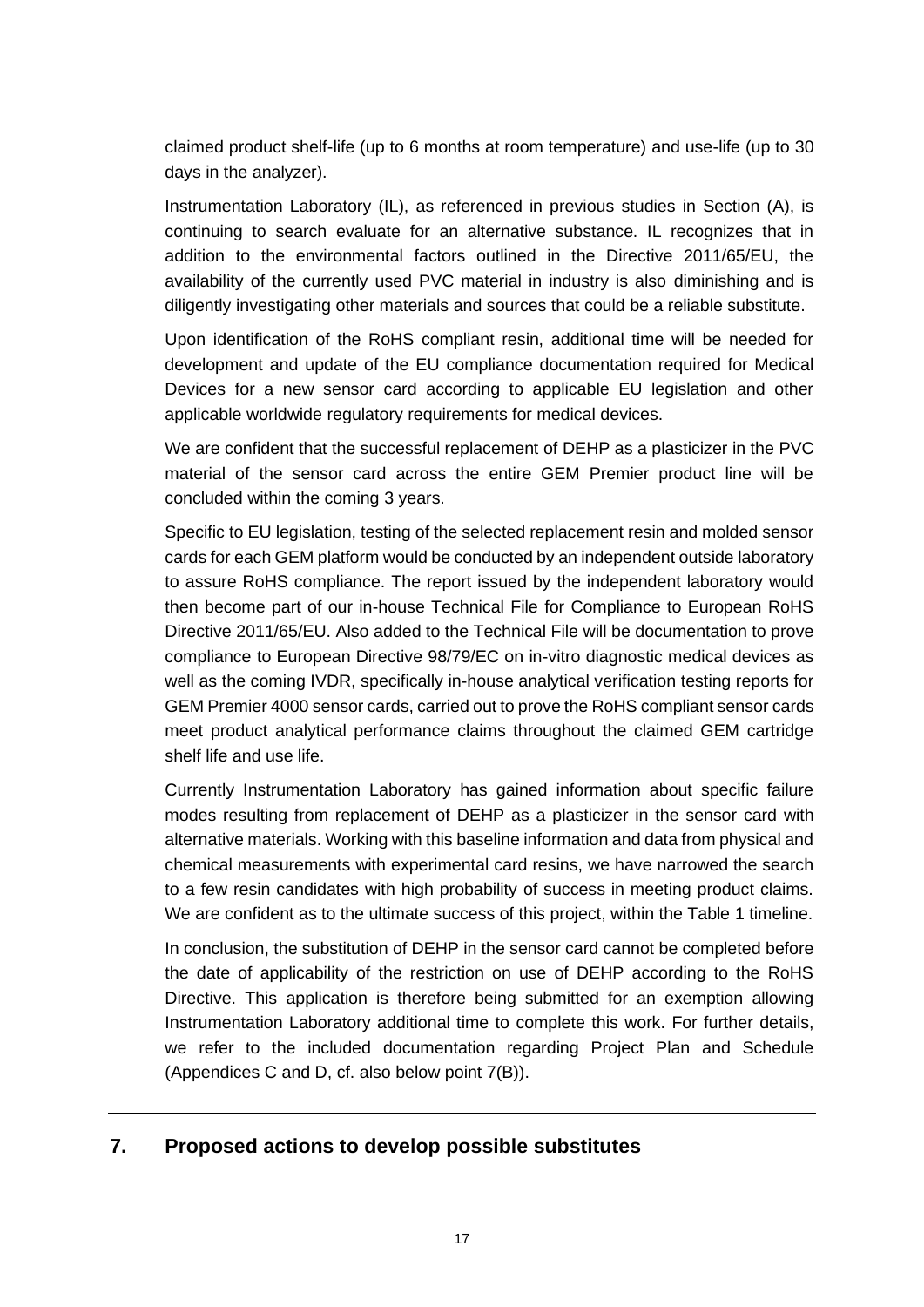## **(A) Please provide information if actions have been taken to develop further possible alternatives for the application or alternatives for RoHS substances in the application.**

Actions to develop alternative substances are currently in progress. Table 1 shows milestones listed in the project schedule submitted as part of Appendix D. Also, included in the table is the progress (% Complete column) made towards each milestone.

Table 1: Project Plan

| <b>Task Name</b>                                                                                                                                                         | <b>Notes</b>             | $\%$<br><b>Complete</b> |
|--------------------------------------------------------------------------------------------------------------------------------------------------------------------------|--------------------------|-------------------------|
| <b>Feasibility</b>                                                                                                                                                       | 2010                     | 100%                    |
| Feasibility Testing with off the shelf tin-stabilized rigid PVC (Alpha Gary,<br>Georgia Gulf, Roscom, ViChem, Viking Polymer, Emmanual/UMASS custom 2010-2012<br>resins) |                          | 100%                    |
| New compounder Teknor Apex created various resin formulations at<br>external supplier                                                                                    | 2012 - 2016 100%         |                         |
| Resin Formulation development transitioned to in-house                                                                                                                   | 2016                     | 100%                    |
| Tested variations of stearates                                                                                                                                           | Apr-May<br>2016          | 100%                    |
| Tested different organic based stabilizer formulations                                                                                                                   | Apr-Jul<br>2016          | 100%                    |
| Pellet blending 1                                                                                                                                                        | <b>Jul 2016</b>          | 100%                    |
| Pellet blending 2                                                                                                                                                        | Sep 2016                 | 100%                    |
| Molding of cards                                                                                                                                                         | Jul-Sep<br>2016          | 100%                    |
| Raw material blend                                                                                                                                                       | Oct 2016                 | 100%                    |
| Testing                                                                                                                                                                  | Q4 2016                  | 100%                    |
| Molding of cards                                                                                                                                                         | Oct 2016                 | 100%                    |
| Testing                                                                                                                                                                  | Q4 2016                  | 100%                    |
| Optimize formulation                                                                                                                                                     | Jan 2017                 | 100%                    |
| CMR: 5 formulations tested (new thermal stabilizers)                                                                                                                     | 2016-<br>Oct<br>May 2017 | 100%                    |
| Literature research for chemical compound to optimize formulations                                                                                                       | Aug 2016                 | 100%                    |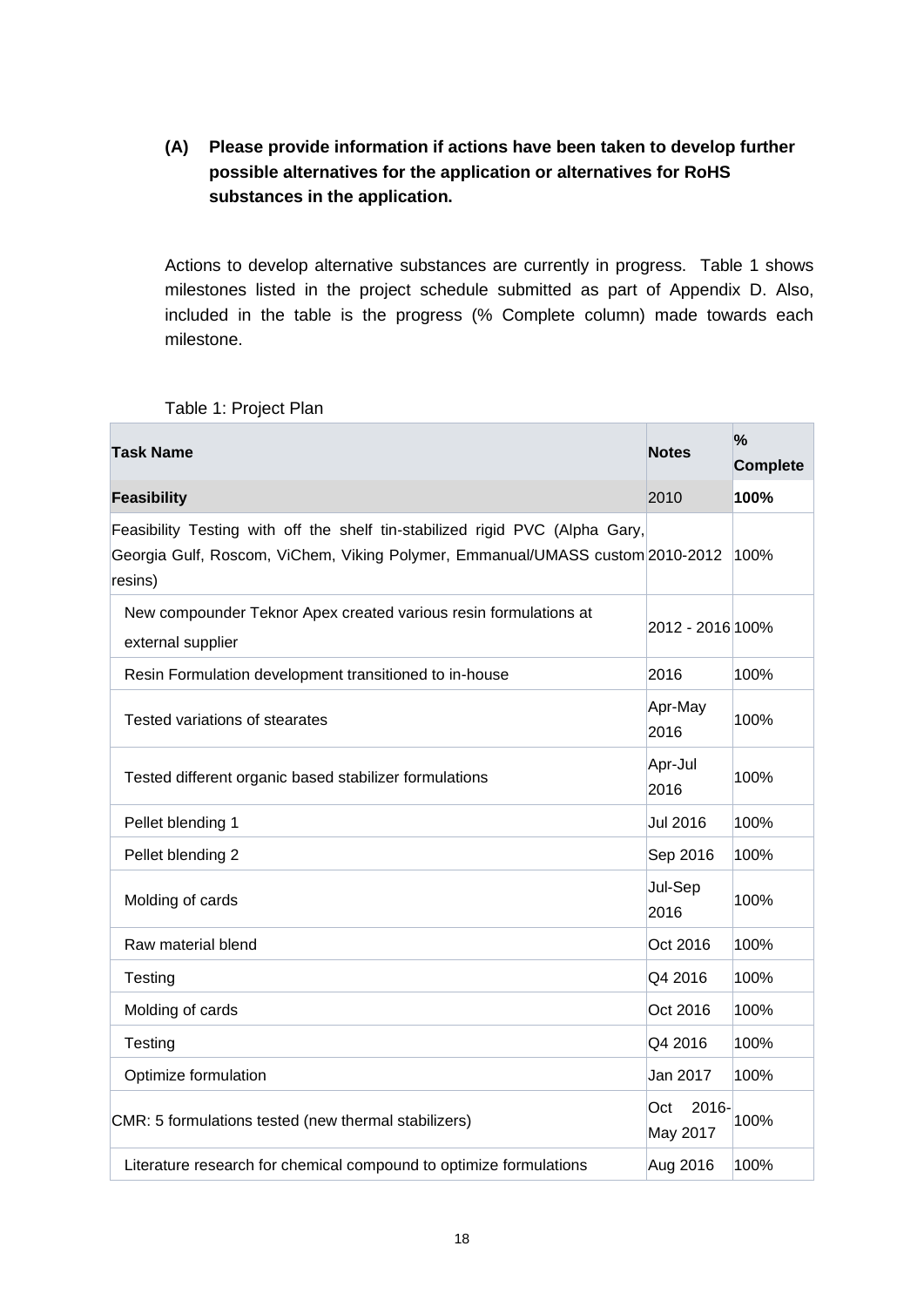| Test 1: Included CMR 1328, 1331, 1334                                              | Oct 2016        | 100% |
|------------------------------------------------------------------------------------|-----------------|------|
| Test 2: Included CMR 1331, 1332, 1333                                              | Nov 2016        | 100% |
| Identified gap in glucose sample precision                                         | Jan 2017        | 100% |
| CMR: 6 formulations tested (additional additives)                                  | Mar 2017        | 100% |
| Raw material blends of six new formulations                                        | May 2017        | 100% |
| Test 1: Included CMR 1344, 1347, 1348                                              | Aug 2017        | 100% |
| Test 2: Included CMR 1345, 1346, 1349                                              | Sep 2017        | 100% |
| <b>Shelf Life Assessment</b>                                                       | Dec 2017        | 100% |
| <b>Design and Process Optimization</b>                                             |                 | 100% |
| Down select top 3 formulations from CMR additional additives                       | Dec 2017        | 100% |
| Performance testing, shelf life stability                                          | Jan 2018        | 100% |
| Testing on all GEM platforms for top 3 candidates from CMR additional<br>additives | Feb 2018        | 100% |
| GEM 4000 testing (all 3 resins)                                                    | Apr-May<br>2018 | 100% |
| Repeat testing on all GEM platforms for top 3 candidates                           | Aug-Sep<br>2018 | 100% |
| Design Review                                                                      | Oct 2018        | 100% |
| Material properties testing                                                        | Aug 2018        | 100% |
| Down select top 2 resins                                                           | Oct 2018        | 100% |
| <b>Process Validation - Sensor Card Molding</b>                                    |                 | 90%  |
| Molding Validations on all platforms                                               | $Q1-Q4$<br>2019 | 100% |
| GEM 4000 molding validation IQ/OQ                                                  | Aug-Oct<br>2019 | 100% |
| PQ Validation                                                                      | Nov 2019        | 100% |
| Retaining ring samples Round 1                                                     | Q3 2019         | 15%  |
| Molding parameters                                                                 | Q3 2019         | 100% |
| Molding of sample parts                                                            | Q4 2019         | 100% |
| Review parts in house                                                              | Q4 2019         | 100% |
| Identified poor adhesion of retaining ring to RoHS Resin                           | Q4 2019         | 100% |
| Complete validation of dried retaining rings                                       | TBD             | 15%  |
| Retaining ring samples Round 2                                                     | Q4 2019         | 100% |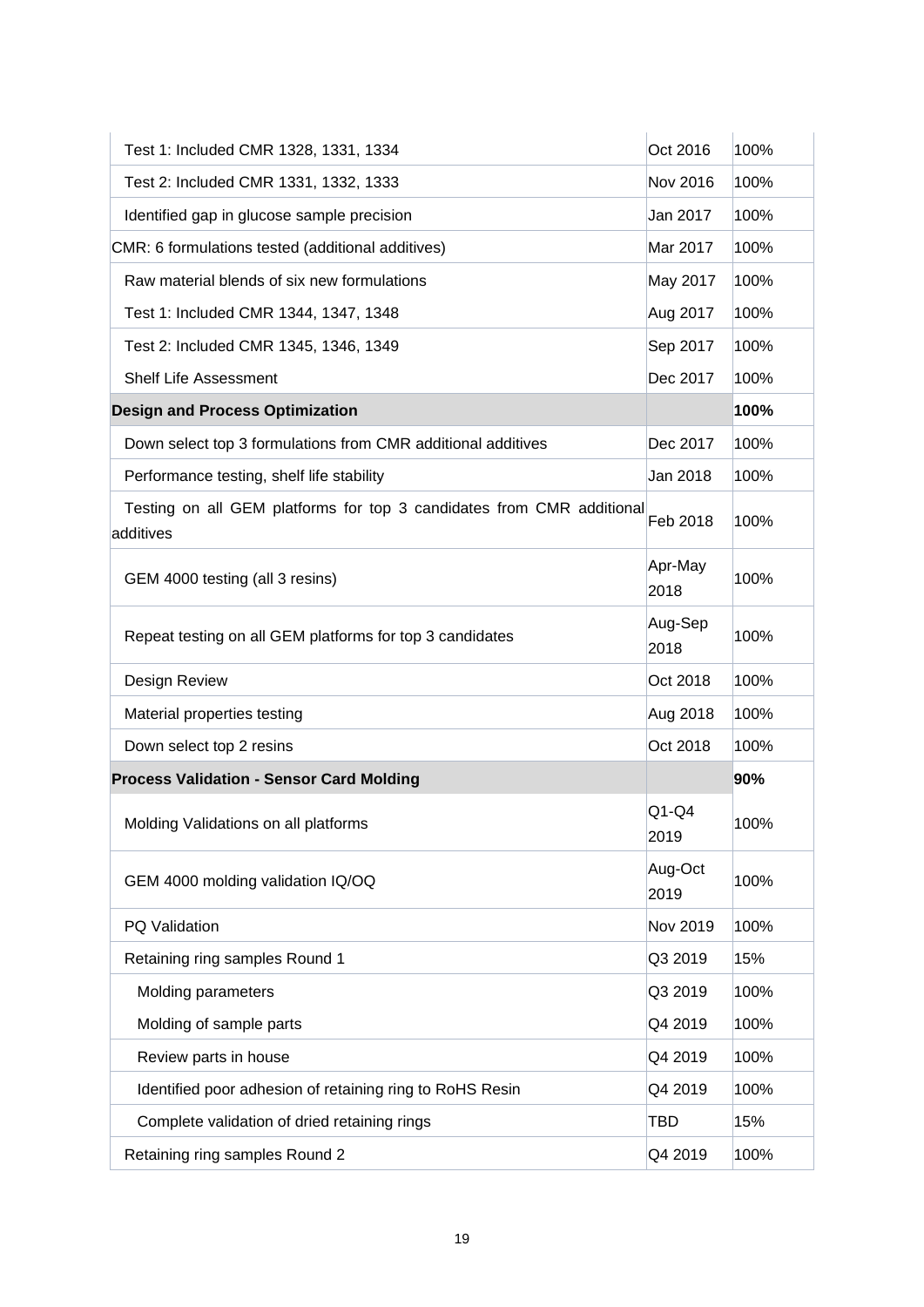| Molding parameters                                                      | Dec 2019             | 100% |
|-------------------------------------------------------------------------|----------------------|------|
| Molding of sample parts                                                 | Jan-Feb<br>2020      | 100% |
| Review parts in house                                                   | Feb 2020             | 100% |
| Pull force testing at supplier with Round 1 and Round 2 retaining rings | Feb 2020             | 100% |
| Retaining ring Validation                                               | Jan 2020             | 100% |
| IQ/OQ                                                                   | Feb 2020             | 100% |
| PQ                                                                      | Feb 2020             | 100% |
| Review parts - determine need to dry resin                              | Feb 2020             | 100% |
| Risk Assessment for drying resin                                        | Feb 2020             | 100% |
| Complete validation of dried retaining rings                            | Mar 2020             | 100% |
| Re-validation 4k cards with dried resin                                 | Apr 2020             | 100% |
| <b>Process Validation - Sensor Card Pinning</b>                         |                      | 100% |
| Pin dried cards                                                         | May 2020             | 100% |
| Verification and Validation*                                            |                      | 15%  |
| <b>Build Material for Verification &amp; Validation</b>                 | <b>June 2020</b>     | 100% |
| <b>Analytical Verification</b>                                          | Jul - Nov<br>2020    | 50%  |
| <b>Method Comparison</b>                                                | <b>Jul 2020</b>      | 60%  |
| <b>Aqueous Precision</b>                                                | Aug 2020             | 60%  |
| Use Life                                                                | Aug 2020             | 30%  |
| <b>Systems Verification</b>                                             | Oct - Nov<br>2020    | 0%   |
| <b>Shelf Life Verification</b>                                          | Jul 2020<br>Mar 2021 | 20%  |
| <b>ELM Testing</b>                                                      | <b>Jul 2020</b>      | 100% |
| Process Validation (Manufacturing)                                      | Nov<br>Jul<br>2020   | 50%  |
| <b>Dried Resin Process Validation</b>                                   | Oct-Nov<br>2020      | 25%  |
| <b>ELM Testing</b>                                                      | Dec 2020             | 0%   |
| <b>Dried Resin Analytical Testing</b>                                   | Dec 2020             | 0%   |
| <b>Release Documentation</b>                                            | Apr-May<br>2021      | 0%   |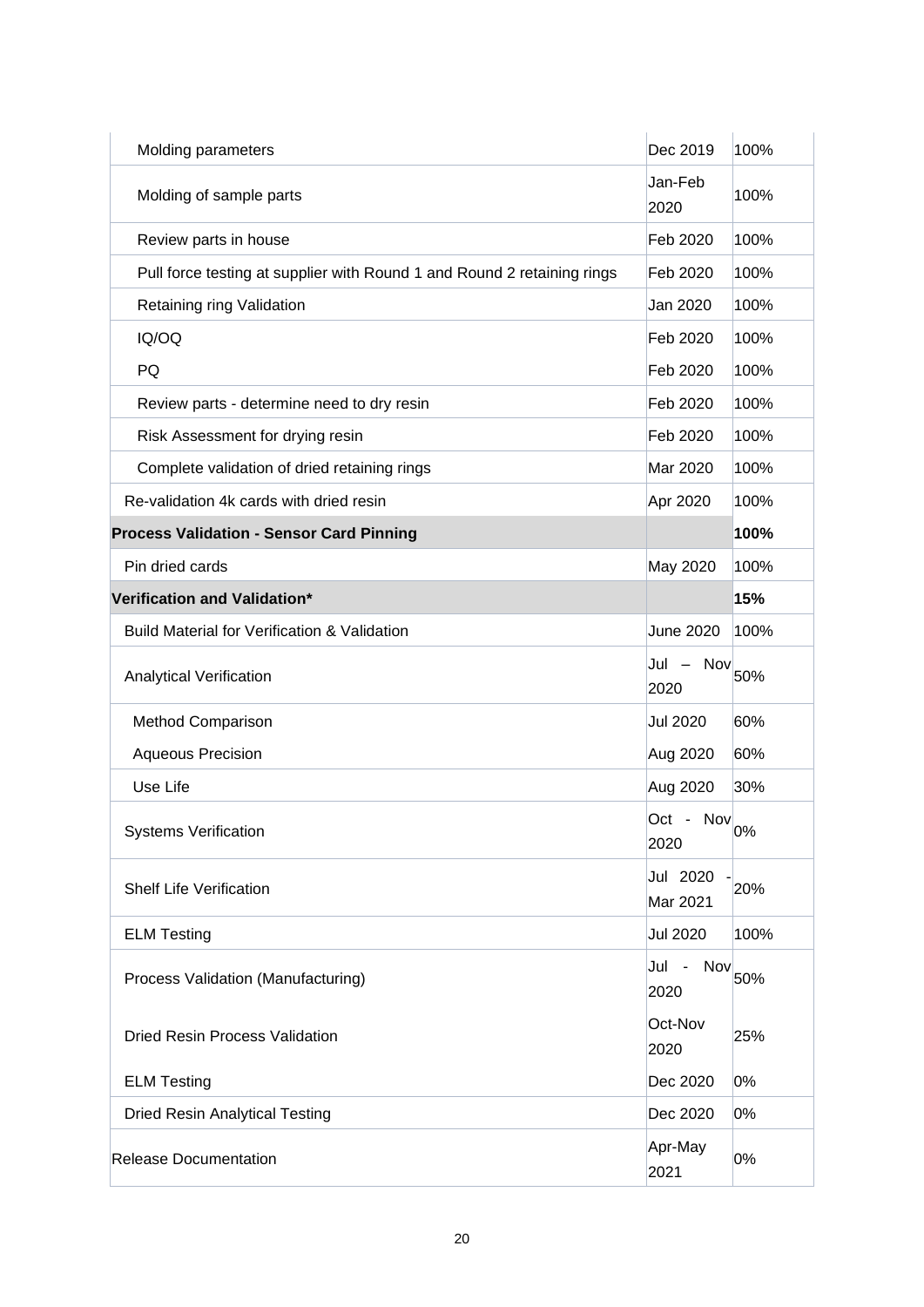| Controlled Distribution of RoHS Resin | Jun-Dec<br>2022 | 0% |
|---------------------------------------|-----------------|----|
|---------------------------------------|-----------------|----|

\*Delay due to increased demand to support COVID-19

Appendix B: **Testing Summary for GEM Premier Systems with Sensor Card Resins Compliant with Directive 2011/65/EU,** details the efforts completed to date to develop alternate substances.

Extensive investigative testing was performed on each platform for every RoHS resin evaluated to assess the ability to meet system and analytical performance requirements of each GEM platform. All resins were tested first on the GEM Premier 3000/3500 device, as it was the predicate for the GEM Premier 4000, to down-select resins to test on the rest of the GEM Premier family. Due to slight differences in cartridge, electromechanical, and system designs, analytical performance characteristics can vary due to unique interactions with the sensor cards resins. Therefore, testing across all platforms was used to evaluate the best resin to maintain the safety and effectiveness of all GEM Premier analyzers.

All resins tested prior to the current RoHS candidate (CMR1345) had analytical performance issues in various areas. In particular, all resins tested prior to the current candidate have shown issues of low amperometric oxygen sensor response (slope) and imprecise amperometric glucose sensor response.

Resin (CMR) 1345 has been successfully verified and validated on the GEM Premier 3000/3500 and GEM Premier 5000 platforms. Therefore, CMR1345 is the primary path of future testing on the GEM Premier 4000 platform. The GEM Premier 4000 sensor card requires unique mechanical characteristics from the other GEM platforms due to differences in system design. These differences require additional molding process optimization and validation efforts, to ensure the consistency of molding, accurate results, safety, and effectiveness.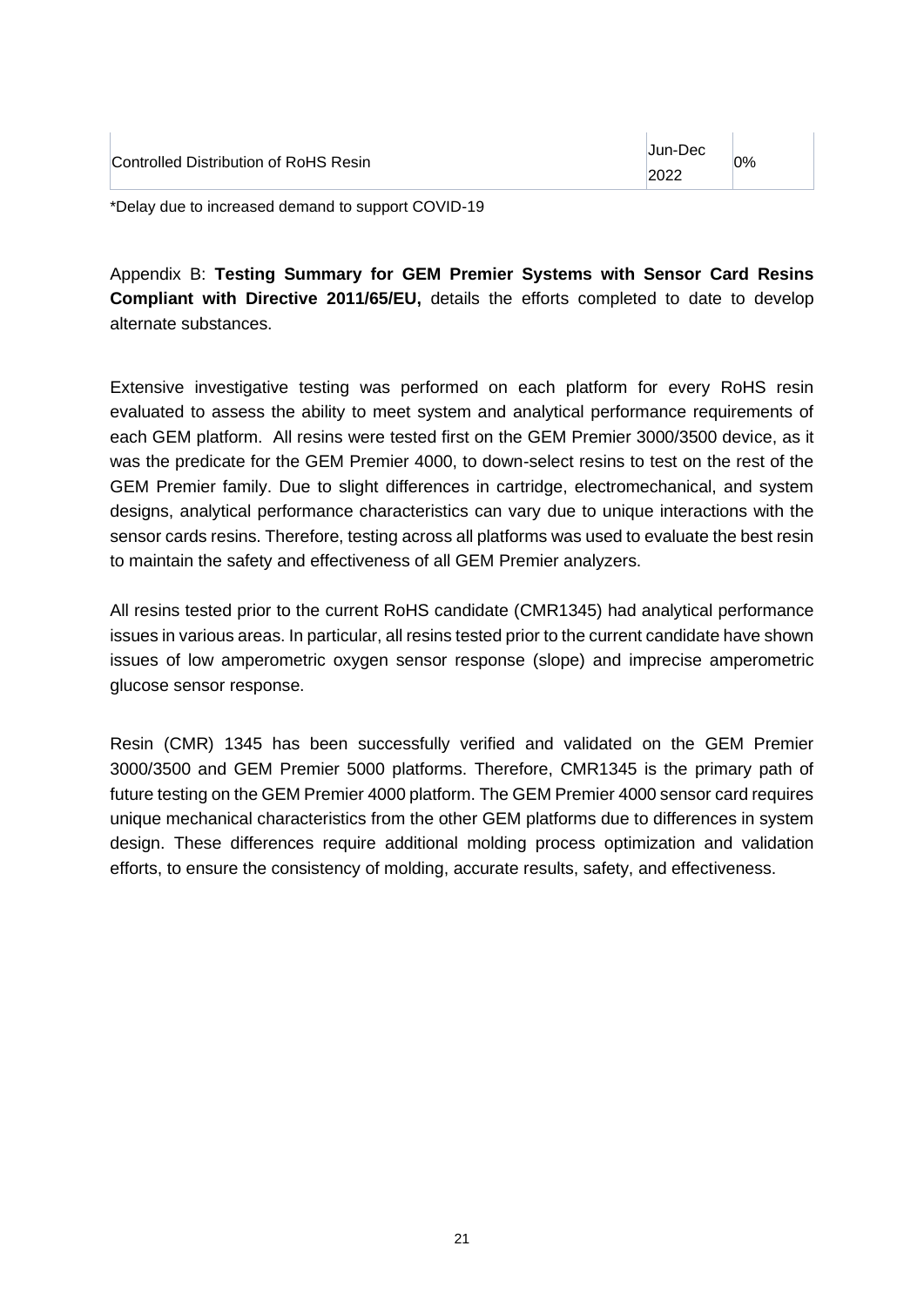**(B) Please elaborate what stages are necessary for establishment of possible substitute and respective timeframe needed for completion of such stages.**

Please see Appendix C and Appendix D: GEM 4000 Sensor Card RoHS Compliance Project Plan and GEM Premier 4000 Sensor Card RoHS Compliance Project Schedule, respectively.

Table 1 above shows milestones for executing project plan. Please note that we plan to complete the project between June and December 2022.

# **8. Justification according to Article 5(1)(a):**

#### **(A) Links to REACH: (substance + substitute)**

- 1) Do any of the following provisions apply to the application described under (A) and (C)?
	- Authorisation
	- $\Box$  SVHC  $\Box$  Candidate list  $\Box$  Proposal inclusion Annex XIV Annex XIV  $\Box$  Restriction

 $\Box$  Annex XVII

 $\Box$  Registry of intentions

 $\Box$  Registration

2) Provide REACH-relevant information received through the supply chain. Name of document: No information specific for REACH received

#### **(B) Elimination/substitution:**

1. Can the substance named under 4.(A)1 be eliminated?

Yes. Consequences?

- X No. Justification: Alternatives are currently not available
- 2. Can the substance named under 4.(A)1 be substituted?

 $\Box$  Yes.

- $\Box$  Design changes:
- $\Box$  Other materials:
- $\Box$  Other substance:

X No.

Justification: Alternatives are currently not available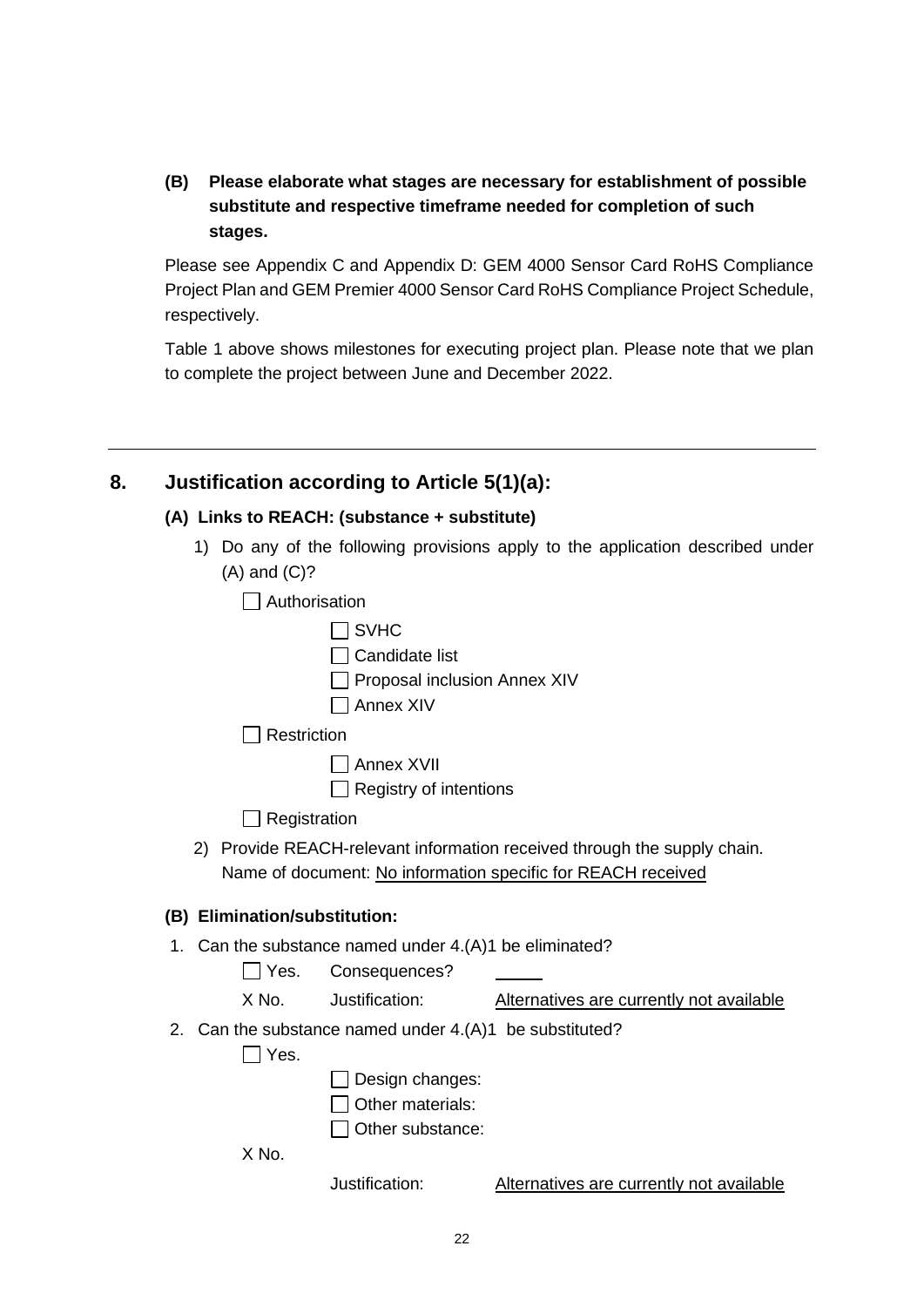- 3. Give details on the reliability of substitutes (technical data + information): Alternatives are currently not available
- 4. Describe environmental assessment of substance from 4.(A)1 and possible substitutes with regard to
	- 1) Environmental impacts: Please refer to point 4(A)(6) and Appendix F.
	- 2) Health impacts: Please refer to point  $4(A)(6)$  and Appendix F
	- 3) Consumer safety impacts: **EEE** is only sold to professionals
- $\Rightarrow$  Do impacts of substitution outweigh benefits thereof?

Please provide third-party verified assessment on this: Please refer to point 4(A)(6) and Appendix F.

#### **(C) Availability of substitutes:**

- a) Describe supply sources for substitutes: Alternatives are currently not available
- b) Have you encountered problems with the availability? Describe: Alternatives are currently not available
- c) Do you consider the price of the substitute to be a problem for the availability?

Yes X No

d) What conditions need to be fulfilled to ensure the availability? Alternative must not impede the reliability of test results carried out with the sensor card as the alternative must ensure that the analyzer performs its intended function within established product claims

#### **(D) Socio-economic impact of substitution:**

- $\Rightarrow$  What kind of economic effects do you consider related to substitution?
	- $\Box$  Increase in direct production costs
	- $\Box$  Increase in fixed costs
	- $\Box$  Increase in overhead
	- $\Box$  Possible social impacts within the EU
	- $\Box$  Possible social impacts external to the EU
	- X Other: Alternatives are currently not available
- $\Rightarrow$  Provide sufficient evidence (third-party verified) to support your statement: Not relevant as alternatives are currently not available.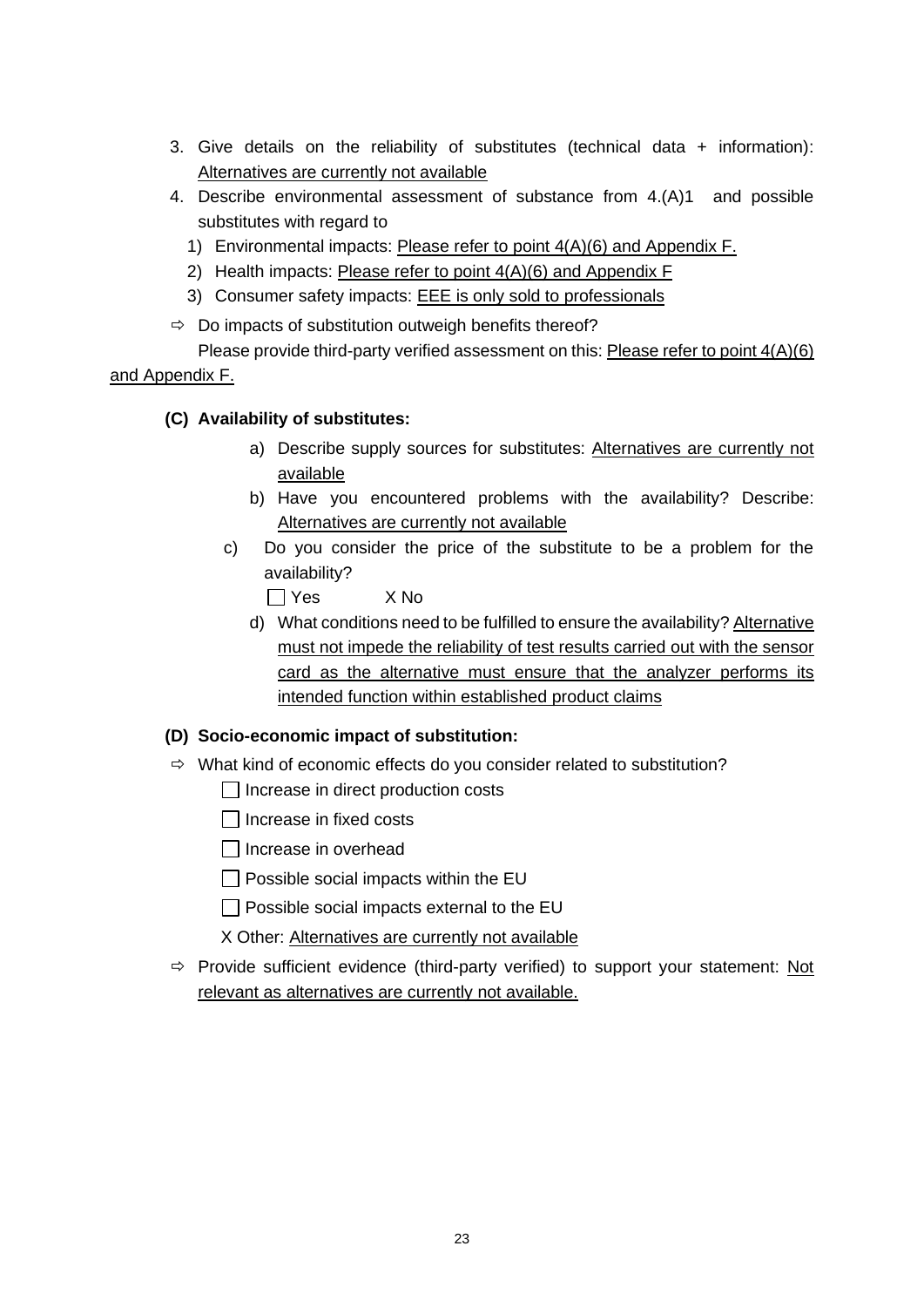#### **9. Other relevant information**

**Please provide additional relevant information to further establish the necessity of your request:**

<sup>1</sup>Wunsch H. Mechanical Ventilation in COVID-19: Interpreting the Current Epidemiology. Am J Respir Crit Care Med. 2020;202(1):1-4.

<sup>2</sup>Fang B, Meng QH. The laboratory's role in combating COVID-19. Crit Rev Clin Lab Sci. 2020;57(6):400-414.